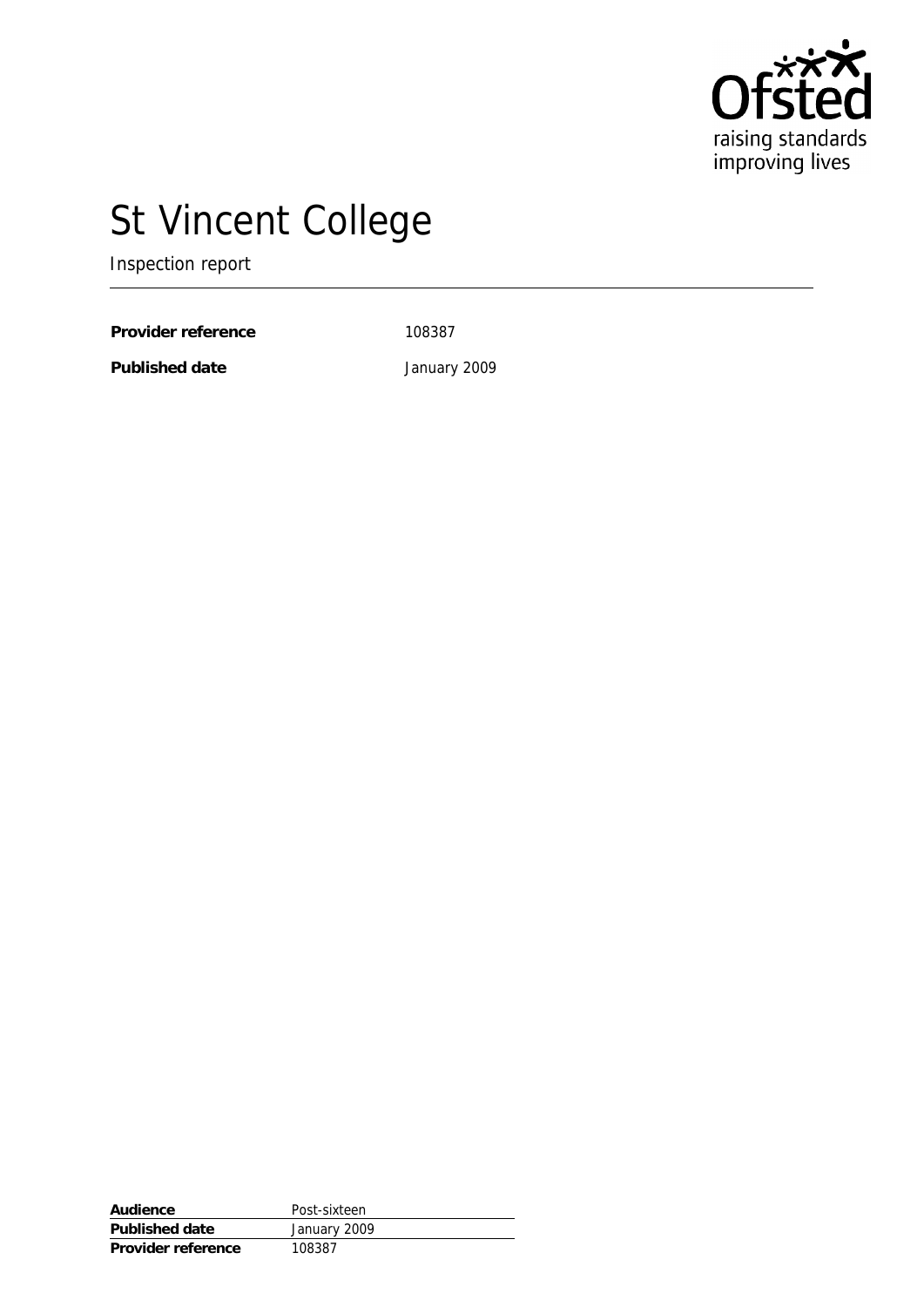### **Contents**

| Background information                  | 3  |
|-----------------------------------------|----|
| Summary of grades awarded               | 5  |
| Overall judgement                       | 6  |
| Key strengths and areas for improvement |    |
| Main findings                           | 9  |
| Sector subject area reports             | 13 |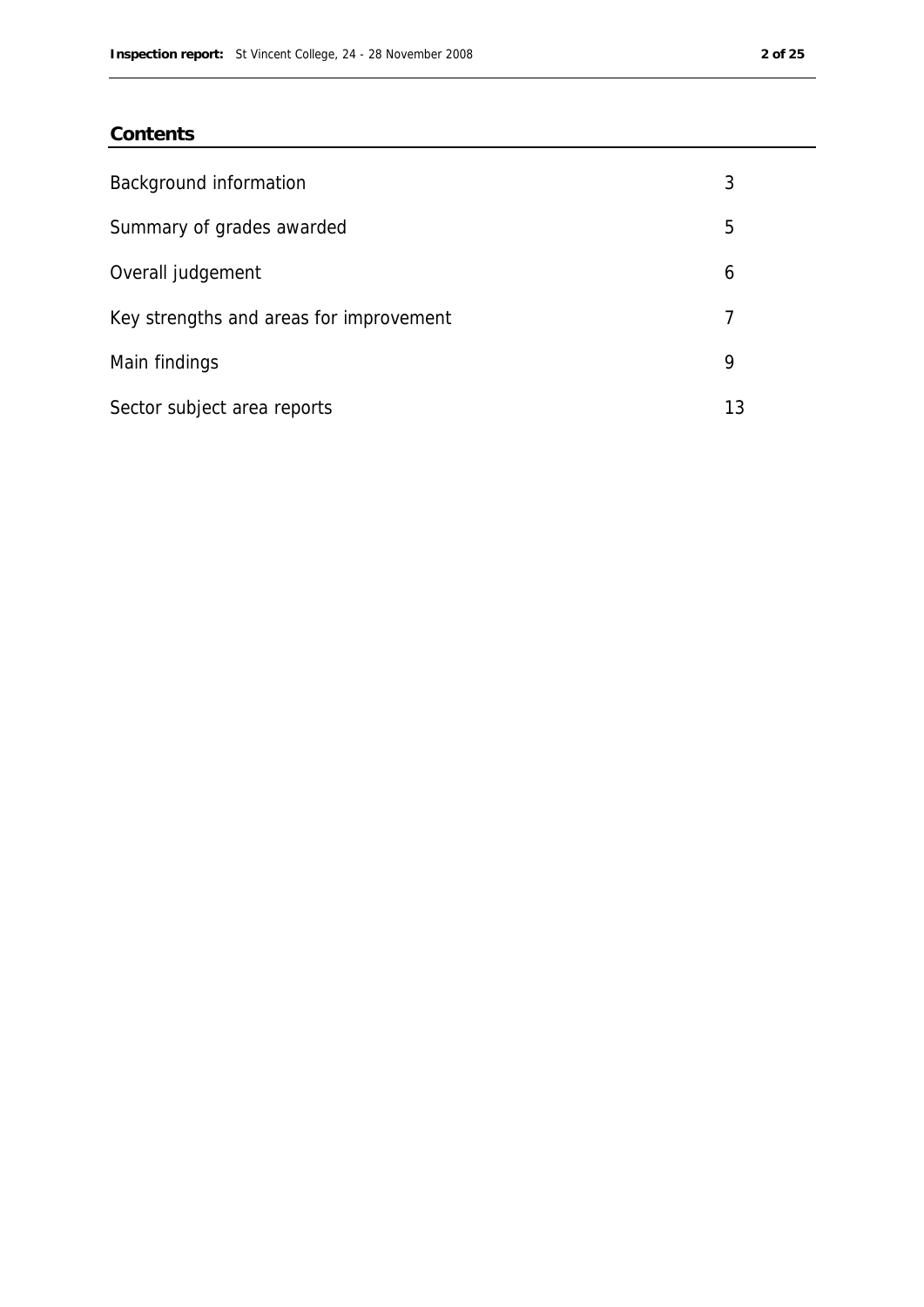# **Background information**

# **Inspection judgements**

#### **Grading**

Inspectors use a four-point scale to summarise their judgements about achievement and standards, the quality of provision, and leadership and management, which includes a grade for equality of opportunity.

The descriptors for the four grades are:

- grade 1 outstanding
- $grade 2 good$
- grade 3 satisfactory
- $\bullet$  arade 4 inadequate

Further information can be found on how inspection judgements are made at www.ofsted.gov.uk.

#### **Scope of the inspection**

In deciding the scope of this inspection, inspectors took account of: the provider's most recent self-assessment report and development plans; comments from the local Learning and Skills Council (LSC) or other funding body; and where appropriate the previous inspection report (www.ofsted.gov.uk); reports from the inspectorate annual assessment visits or quality monitoring inspection; and data on learners and their achievement over the period since the last inspection. This inspection focused on the following aspects:

- overall effectiveness of the organisation and its capacity to improve further
- achievement and standards
- quality of provision
- leadership and management
- specialist provision in: health, public services and care; science and mathematics; sport and travel; arts and media; and languages, literature and culture.

## **Description of the provider**

1. St Vincent College is a medium-sized sixth form college situated in Gosport, Hampshire. Two other sixth form colleges, a school with a sixth form and three general further education colleges are fewer than 10 miles away. Gosport is situated at the end of a peninsula and served by limited road and transport links. The college was established as an open access community sixth form college in September 1987 as the result of a reorganisation within the Gosport area of two 11-18 schools and two 11-16 schools. On its establishment, St Vincent was given the brief to widen the participation of students aged 16 and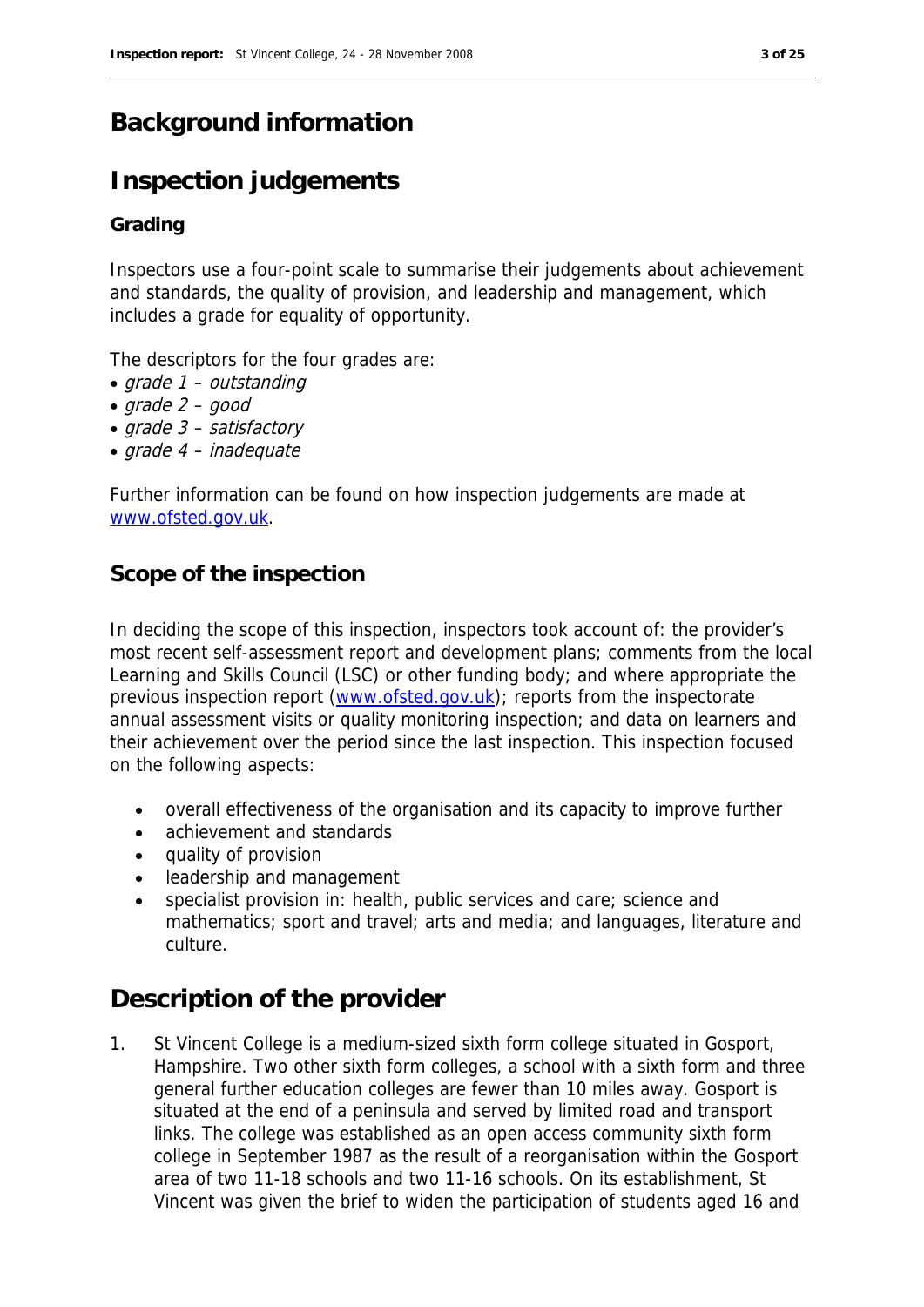over. Courses for students aged 16 to 18 are mostly delivered on the main campus. Courses for adults take place on the main campus, in seven community venues and through a learndirect contract.

- 2. The college has provision in all 15 sector subject areas. The number of full-time equivalent students in 2006/07 was 1,505. Of these, 75% were aged 16 to 18. Over 3,600 students were on roll accounting for over 8,994 enrolments. Of the number on roll, 47% were male. Almost 90% of students are White British. The proportion of students from minority ethnic backgrounds is higher than in the local population. At the time of the inspection, 3,623 students had enrolled on long courses. For students aged 16 to 18, 76% study on long level 3 courses and just over 10% study on long level 2 courses. For those aged 19 and over, 40% take long level 2 courses and the remainder study on long level 1 and 3 courses in almost equal proportions.
- 3. The proportion of school pupils who achieved five or more GCSEs at A\* to C in 2007 in Gosport was 46.4%, almost 16 percentage points below the England average. None of the three main feeder secondary schools in Gosport achieved above the local or national average in 2007. In Gosport, about three-quarters of students stay in education after the age of 16, slightly below the Hampshire average. Five of the most deprived wards in Hampshire are within the Gosport area and have high levels of unemployment and a high proportion of residents under the age of 15. Almost one third of students on A-level courses attend from these areas. The college enrols students with a wide range of prior achievement, with many students achieving below national averages at GCSE. Students' average attainment on entry for AS-level courses has declined in each of the three years to 2007/08. Just under half of students aged 16 to 18 are in receipt of an education maintenance allowance (EMA).
- 4. The college's mission is 'to inspire all students to achieve their full potential'.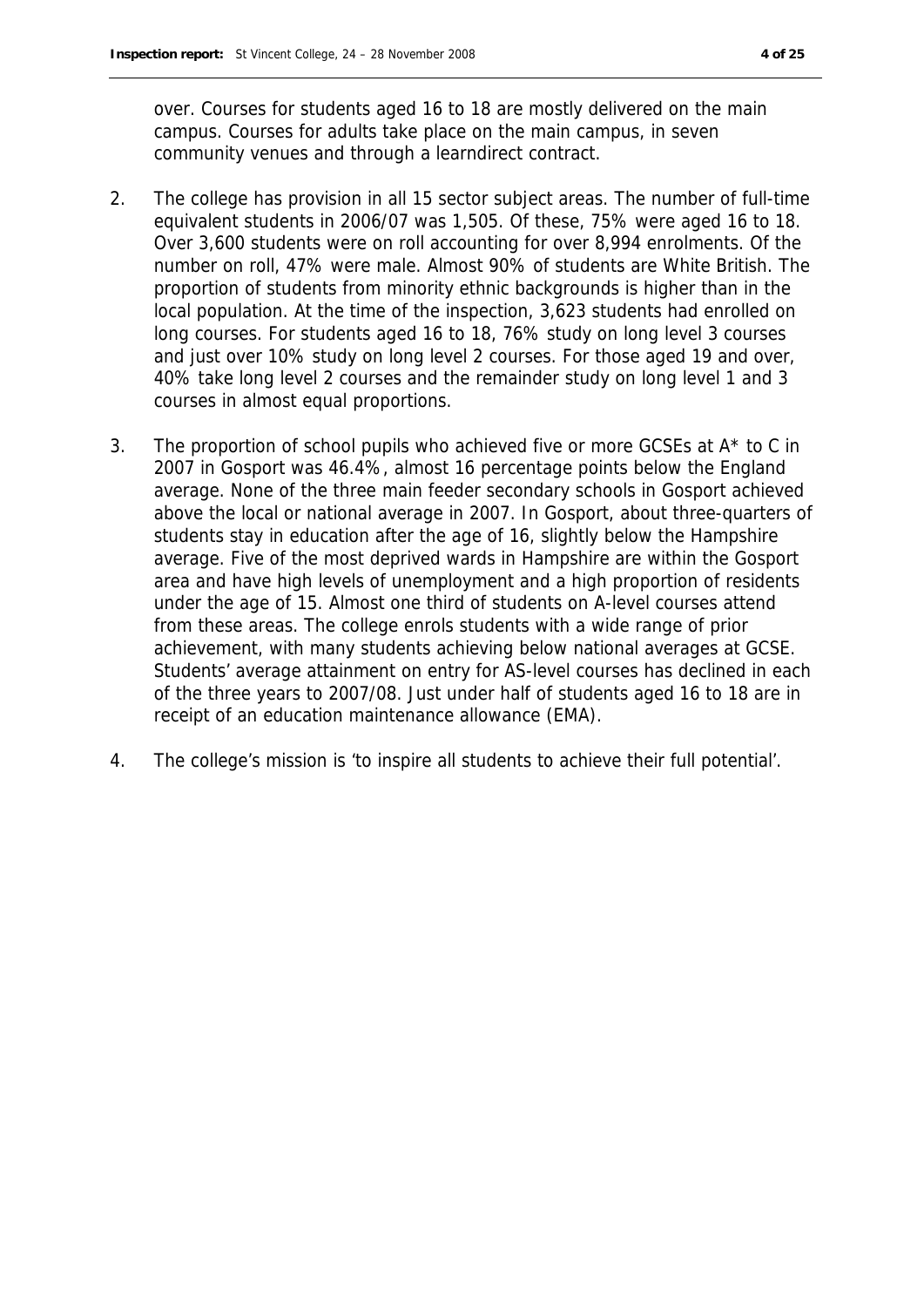# **Summary of grades awarded**

| Effectiveness of provision        | Good: Grade 2              |
|-----------------------------------|----------------------------|
|                                   |                            |
| Capacity to improve               | Satisfactory: Grade 3      |
|                                   |                            |
| Achievement and standards         | Satisfactory: Grade 3      |
|                                   |                            |
| Quality of provision              | Good: Grade 2              |
|                                   |                            |
| Leadership and management         | Good: Grade 2              |
| Equality of opportunity           | Good: contributory grade 2 |
|                                   |                            |
|                                   |                            |
| Sector subject areas              |                            |
|                                   |                            |
| Health, public services and care  | Satisfactory: Grade 3      |
|                                   |                            |
| Science and mathematics           | Satisfactory: Grade 3      |
|                                   |                            |
| Sport and travel                  | Good: Grade 2              |
|                                   |                            |
| Arts and media                    | Good: Grade 2              |
|                                   |                            |
| Languages, literature and culture | Good: Grade 2              |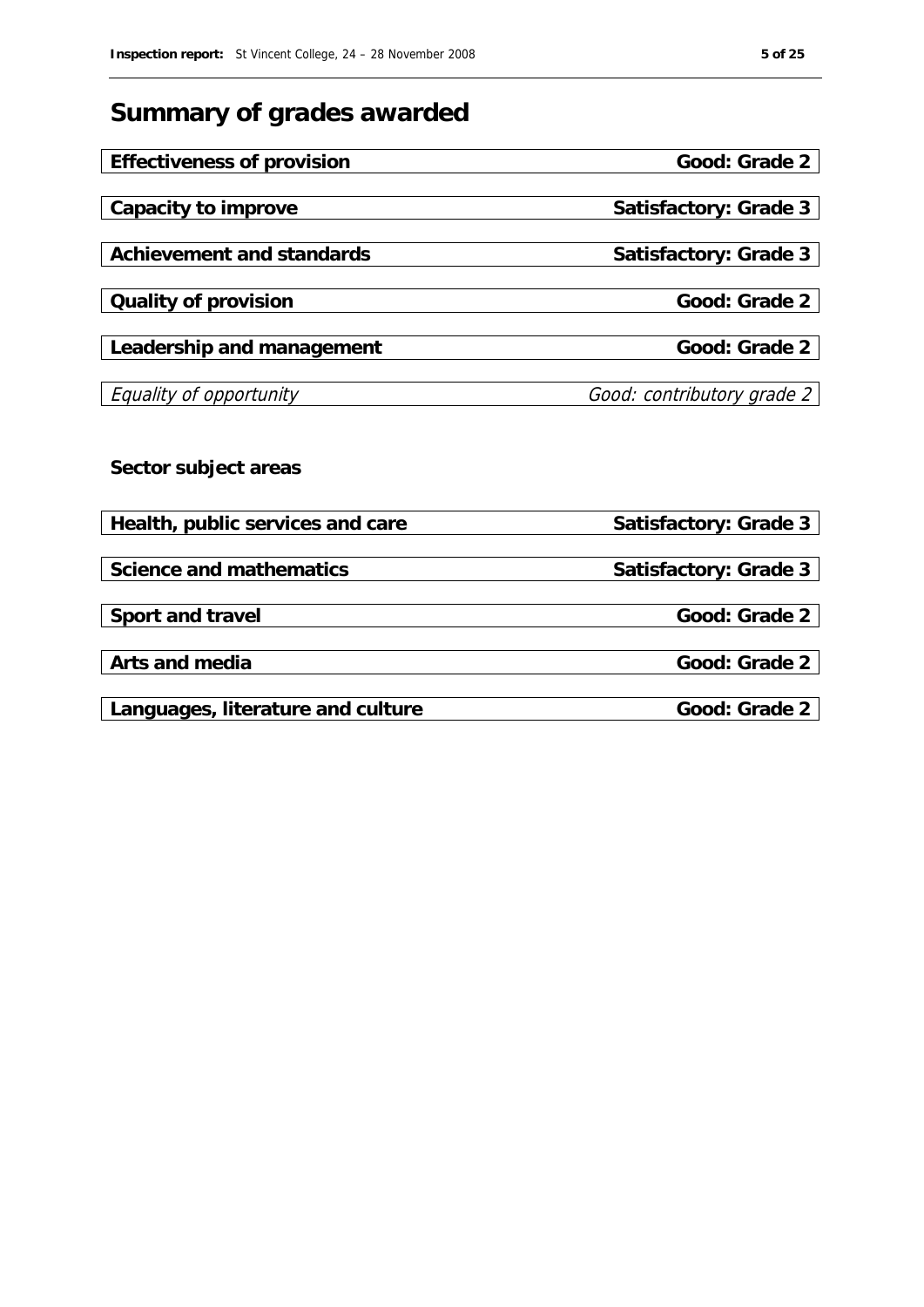# **Overall judgement**

**Effectiveness of provision Good: Grade 2** 

- 5. St Vincent College is a good college. Since the last inspection, St Vincent College has sustained the quality of its provision during a period in which it faced a possible merger and a weakened financial position. Over the last three years, the college has improved success rates whilst students' average GCSE point scores on entry have declined. Achievement and standards are satisfactory. Overall success rates remain below the national average for sixth form colleges. Success rates are high at level 1, for many A-level subjects and on most vocational courses. On level 3 courses, students generally make the progress that is expected of them. They make good progress on courses at level 2 and below. The standard of students' work is high. Success rates are below the national average for key skills, some level 2 courses and for some AS-level subjects.
- 6. Teaching and learning are good. Challenging and stimulating teaching is matched closely to students' needs and abilities, enabling them to contribute confidently and participate well in learning. Learning support is good, providing very effective support in lessons. Assessment is good. The use of information and learning technology (ILT) to enhance learning is insufficient.
- 7. Educational and social inclusion are outstanding. The college successfully raises educational aspirations and participation of the community by offering a diverse and responsive curriculum with good progression from level 1 and below to level 3, with some courses at level 4. Provision for adults includes well planned off-site courses, leading to qualifications and increasing employability in the most deprived areas. Provision for students with severe and moderate learning difficulties is well established. Recruitment from schools where GCSE results and attendance are below the national average is high. The college successfully recruits students from under-represented groups, including those who would not normally go to college, and secures application to university from students whose families have little experience of higher education. Just under 50% of students are in receipt of an education maintenance allowance. Students mix well across ability ranges and contribute strongly to the community of the college.
- 8. The extent to which the college meets the needs and interests of students and employers is good. Enrichment opportunities are excellent. Guidance and support are good. Good individual support enables students to achieve their potential and has significantly improved attendance. Careers guidance is good, contributing to the high levels of progression.
- 9. Leadership and management are good. The college has good strategic leadership that raises educational aspirations and participation within its local community. Quality assurance is good. The promotion of equality of opportunity is good. Governance is satisfactory. The current range of skills on the governing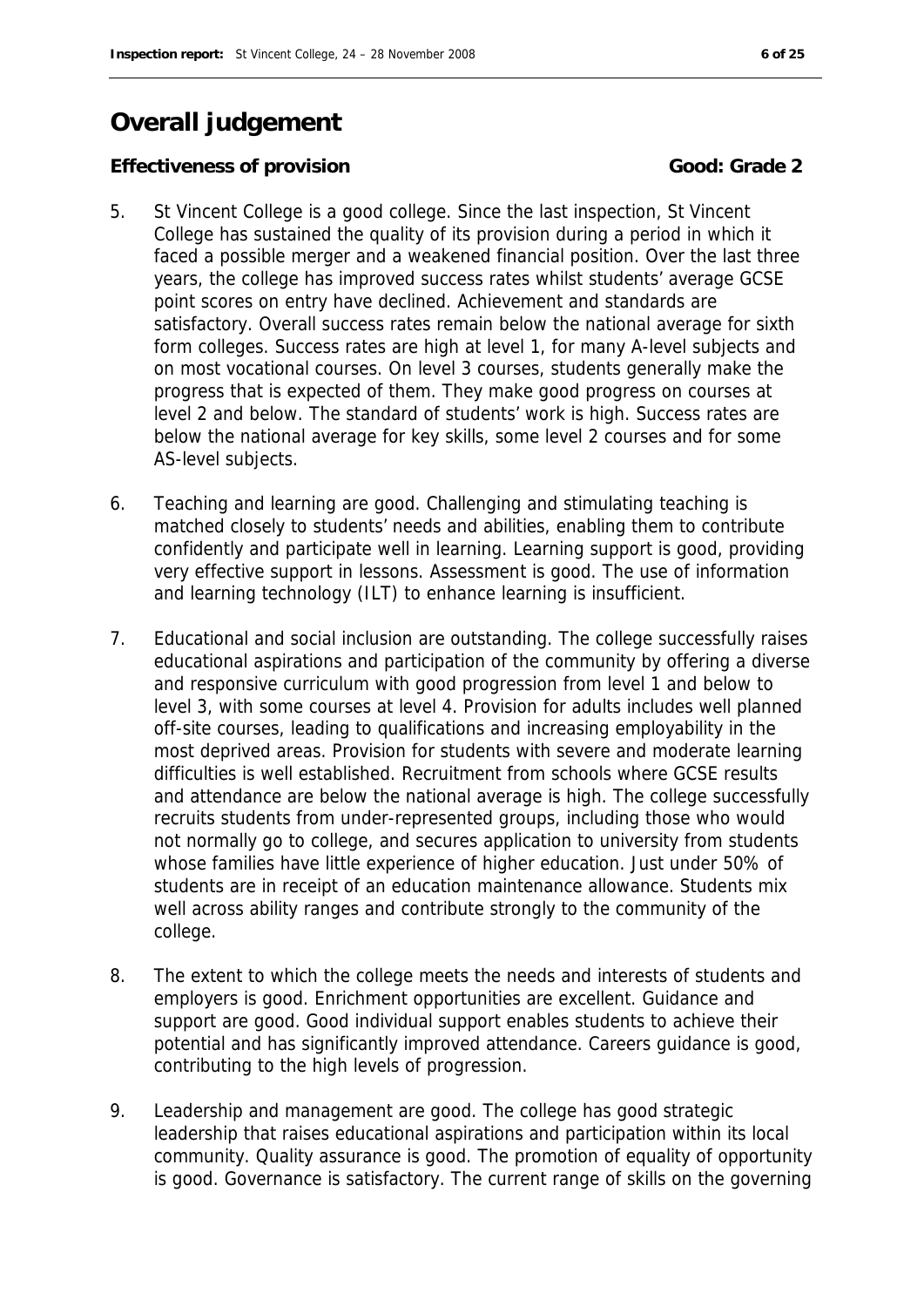body limits its ability to scrutinise fully all aspects of the college. Value for money and financial management are satisfactory.

Capacity to improve **Satisfactory: Grade 3** 

- 10. The college's capacity to improve is satisfactory. Success rates show a steady and sustained improvement whilst students' attainment on entry has fallen. The self-assessment process is comprehensive and the self-assessment report is broadly accurate. The college accurately evaluates the quality of its teaching and learning. Managers monitor closely courses where performance is lower than expected. Quality improvement plans contain clear actions to raise standards. Quality assurance is good but the implementation and monitoring of action plans at course level vary across the college. Management information is accurate and used well as an improvement tool.
- 11. The college has faced much uncertainty about its future since the last inspection. Senior management has successfully guided the college through a period of reorganisation, financial constraint and staffing reductions without a negative impact on the quality of provision. One key senior post remains vacant. At the time of inspection, the governing body had several vacancies, limiting its range of expertise to scrutinise fully all aspects of the college, especially finance.

**The effectiveness of the steps taken by the college to promote improvement since the last inspection**

12. The college has made satisfactory progress to promote improvement since the last inspection. It has maintained and developed all the key strengths. Pass rates on AS-level courses have improved overall but in some subjects remain low. The progress students make in relation to their prior attainment has improved and most now make satisfactory progress at level 3 and good progress at level 2. The college has improved its arrangements for tutorials. It has introduced specialist tutors and restructured the tutorial programme to monitor students' progress more effectively. However, the availability and use of ILT remains an area for improvement. Although the college has invested in more equipment, its use is mostly restricted to presentations rather than to enhance learning. Students' achievement of key skills remains low despite improvements in individual tests and portfolio completion.

**Key strengths**

- high success rates at level 1, on many A-level courses and most vocational courses
- challenging and stimulating teaching and learning matched closely to students' needs and abilities
- diverse and responsive curriculum, offering good progression
- outstanding educational and social inclusion
- good individual support, enabling students to achieve their potential
- good strategic leadership to raise aspirations and participation in education within the local community.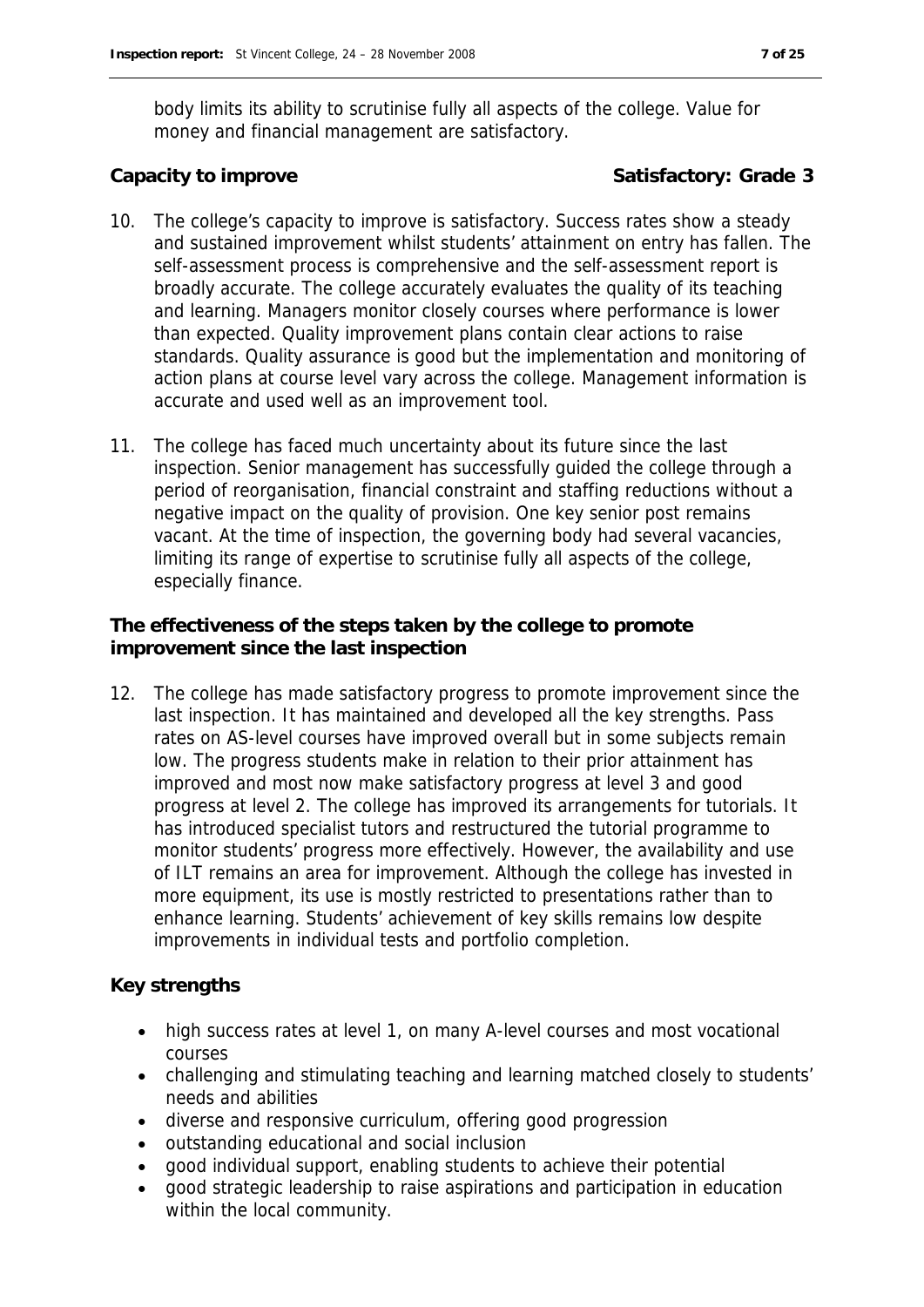#### **Areas for improvement**

#### **The college should address:**

- the need to raise success rates on key skills, level 2 and AS-level courses
- the further investment in, and use of, ILT to enhance learning
- the consistency in the implementation and monitoring of improvement action plans at course level
- the range of skills of the governing body
- the financial position of the college.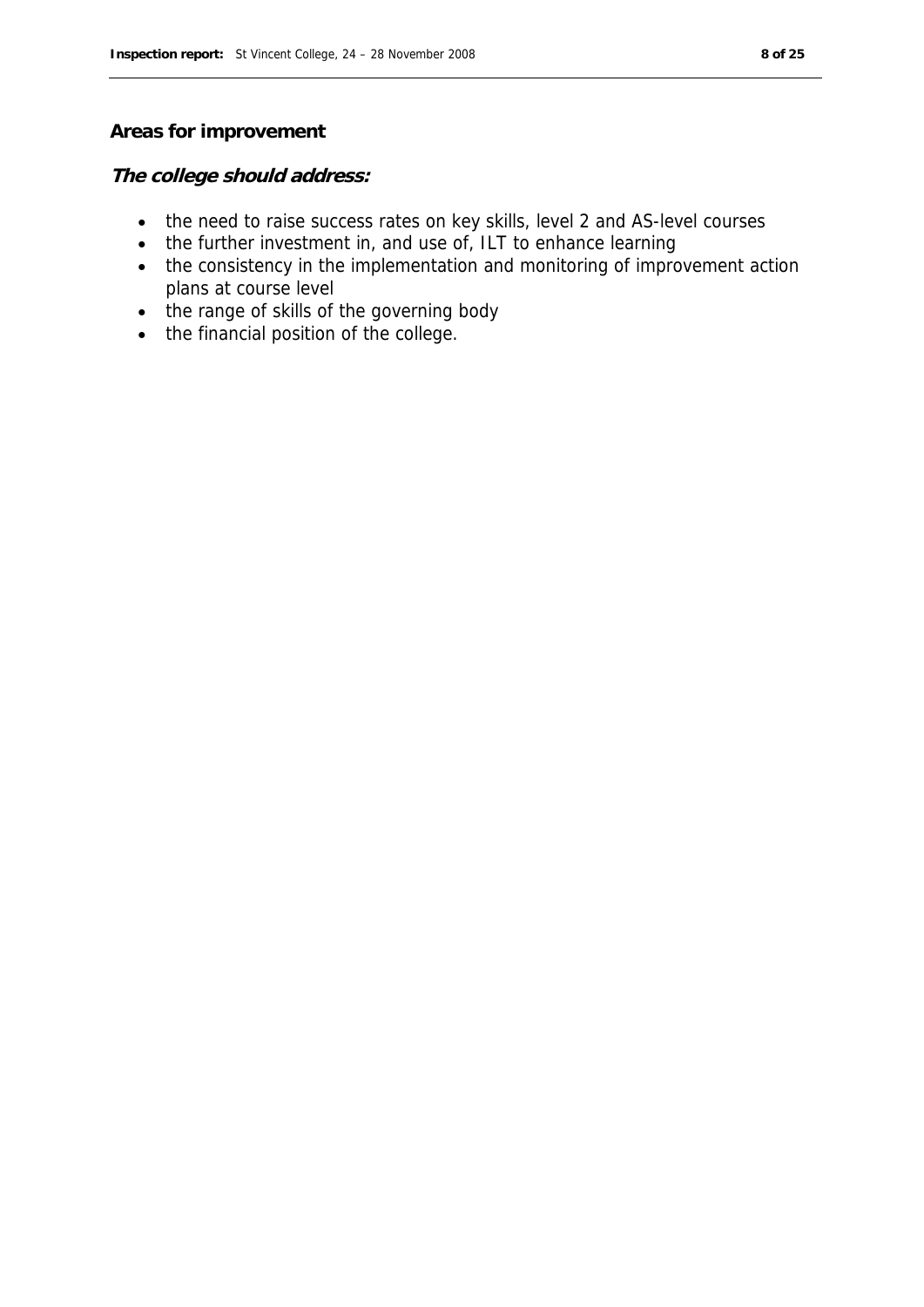# **Main findings**

Achievement and standards **Satisfactory: Grade 3** 

- 13. Achievement and standards are satisfactory. Since the last inspection, and in agreement with the self-assessment report, the college has sustained steady improvement in its overall success rates for all students, whilst the average GCSE point score on entry for students aged 16 to 18 has declined. In 2007/08, the rate of improvement increased for both age groups, taking success rates for adults above the national average for 2006/07 and bringing the success rates for students aged 16 to 18 closer to the national average. Overall, retention rates have improved and are now very near the national average. Over the last three years, the college has improved students' progress. Most now make satisfactory or better progress based on their prior attainment. The standard of students' work is high. They develop and apply good practical, creative and analytical skills in lessons. The college has improved the success rates of males. Students in receipt of additional support achieve well.
- 14. Success rates for all students on long level 1 courses are significantly above the national average. At level 2, they are low for students aged 16 to 18 and around the national average for adults. Most students aged 16 to 18 take GCSE and vocational courses and the rate of improvement for these courses was high in 2007/08, taking success rates to the national average of 2006/07. Success rates were low for the small proportion of 16 to 18 students taking national vocational qualifications (NVQ). For adults, success rates declined for GCSEs, mainly as a result of low retention rates in mathematics, but improved significantly for NVQs.
- 15. Overall success rates at level 3 are below the national average for sixth form colleges for both age groups, mainly as a result of low success rates on AS-level courses. Many of these students have very low GCSE attainment when compared to other sixth form and tertiary colleges. Success rates for students aged 16 to 18 on AS-level courses are at the national average when compared to colleges with similar student attainment on entry. Success rates on A-level courses are high for both age groups. They have been similar to the high national average for sixth form colleges for students aged 16 to 18 over the last three years and in 2007/08 improved to substantially above the national average of 2006/07 for adults.
- 16. Success rates are high on many vocational courses. Success rates are high with good achievement of higher grades on many first and national diploma courses, especially in public services, sports, media and performing arts. Most students on these courses perform significantly better than would be expected from their GCSE grades.
- 17. Progression of students to higher education and employment is good. Students' progression to higher level courses in the college is good. Overall attendance for 2007/08 was satisfactory at 84%, a significant improvement on the previous year.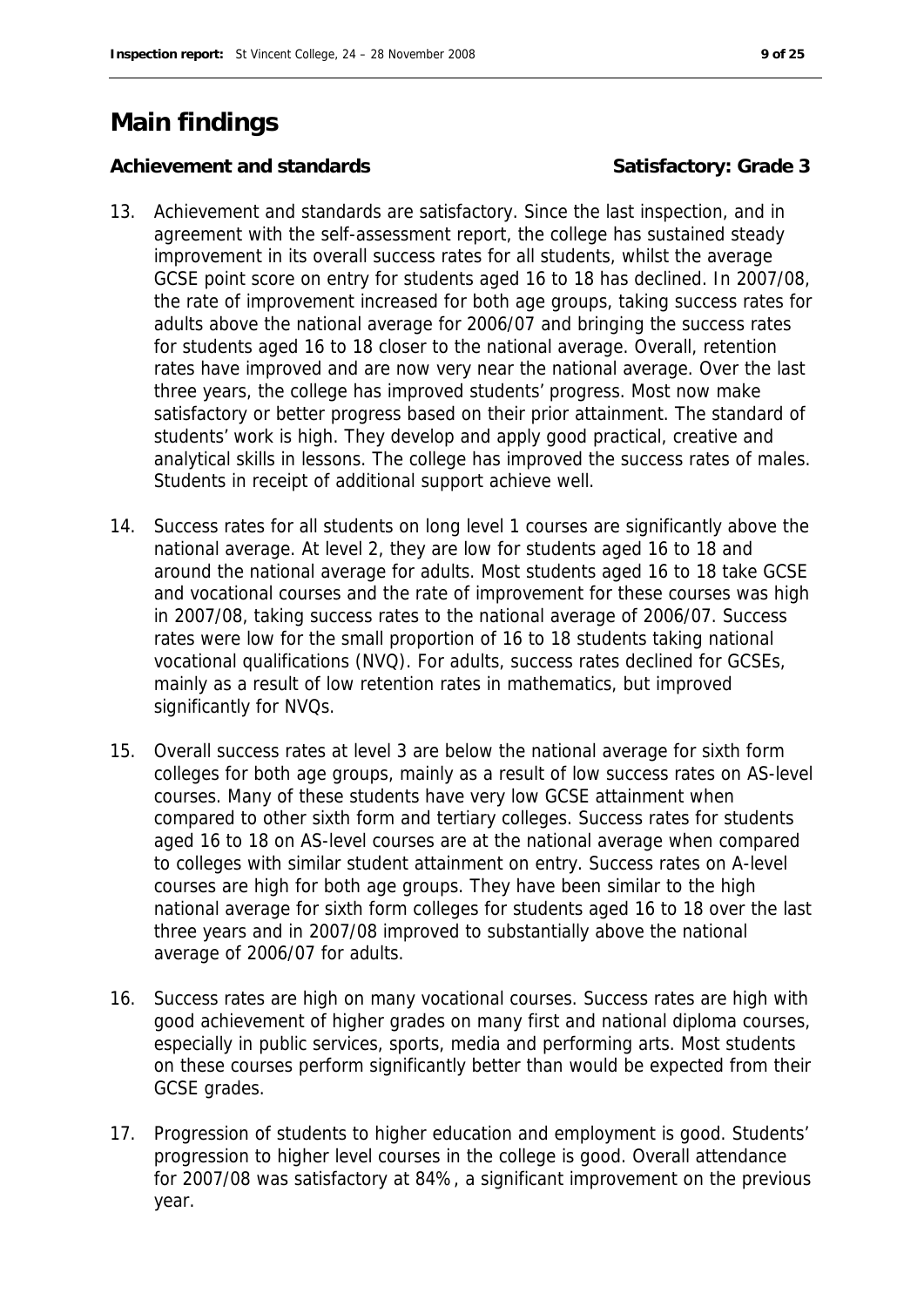- 
- 18. Success rates on key skills remain low. In 2006/07, the overall college success rate was significantly below the national average. In 2007/08, more students were successful in individual key skills tests and more had completed their portfolios.

### **Cauality of provision Good: Grade 2**

- 19. The quality of provision is good. Teaching and learning are good, in agreement with the self-assessment report. The college has maintained the high quality of teaching and learning since the last inspection. Both the internal and external lesson observation schemes accurately evaluate the quality of teaching and learning. Course teams make good use of the findings of lesson observations to raise the quality of teaching. Teachers match closely their students' abilities to their teaching. They use individual targets well to plan productive, challenging, and often lively, lessons that enable students to contribute confidently and participate fully. Individual and group work are effective, with a good focus on skills' development. Teachers make good use of lesson content to raise students' understanding of equality and diversity through topical debate. In a few lessons, teachers do not check learning sufficiently to stretch the more able students.
- 20. The use of ILT to enhance learning remains insufficient. Since the last inspection, the college has increased its ILT resources. Teachers mostly use ILT as a presentation tool rather than as an interactive learning resource to complement the content of lessons. Some subject areas make good use of the college's virtual learning environment (VLE).
- 21. Learning support is good. Students' additional support needs are assessed accurately and early in their course. Initial assessment identifies learning difficulties and determines the correct level of support. Learning support assistants work very effectively with teaching staff to provide good support.
- 22. Assessment is good. Feedback on assessed work is generally positive and provides students with clear guidance on how to improve their work. Some feedback is informal and does not identify sufficiently how students could raise the standard of their work.
- 23. The extent to which the college meets the needs and interests of students and employers is good. The college offers a diverse and responsive curriculum with good progression routes from levels 1 to 3. Since the last inspection, it has expanded vocational provision at levels 1 and 2. At level 3, the good range of academic courses is supplemented by relevant vocational options in many areas. It has academies to develop specialist skills and a sixth form academy that promotes high achievement.
- 24. Productive and well established local partnerships have developed new provision and increased recruitment. Responsive provision in deprived communities focuses on employability skills and vocational qualifications for adults.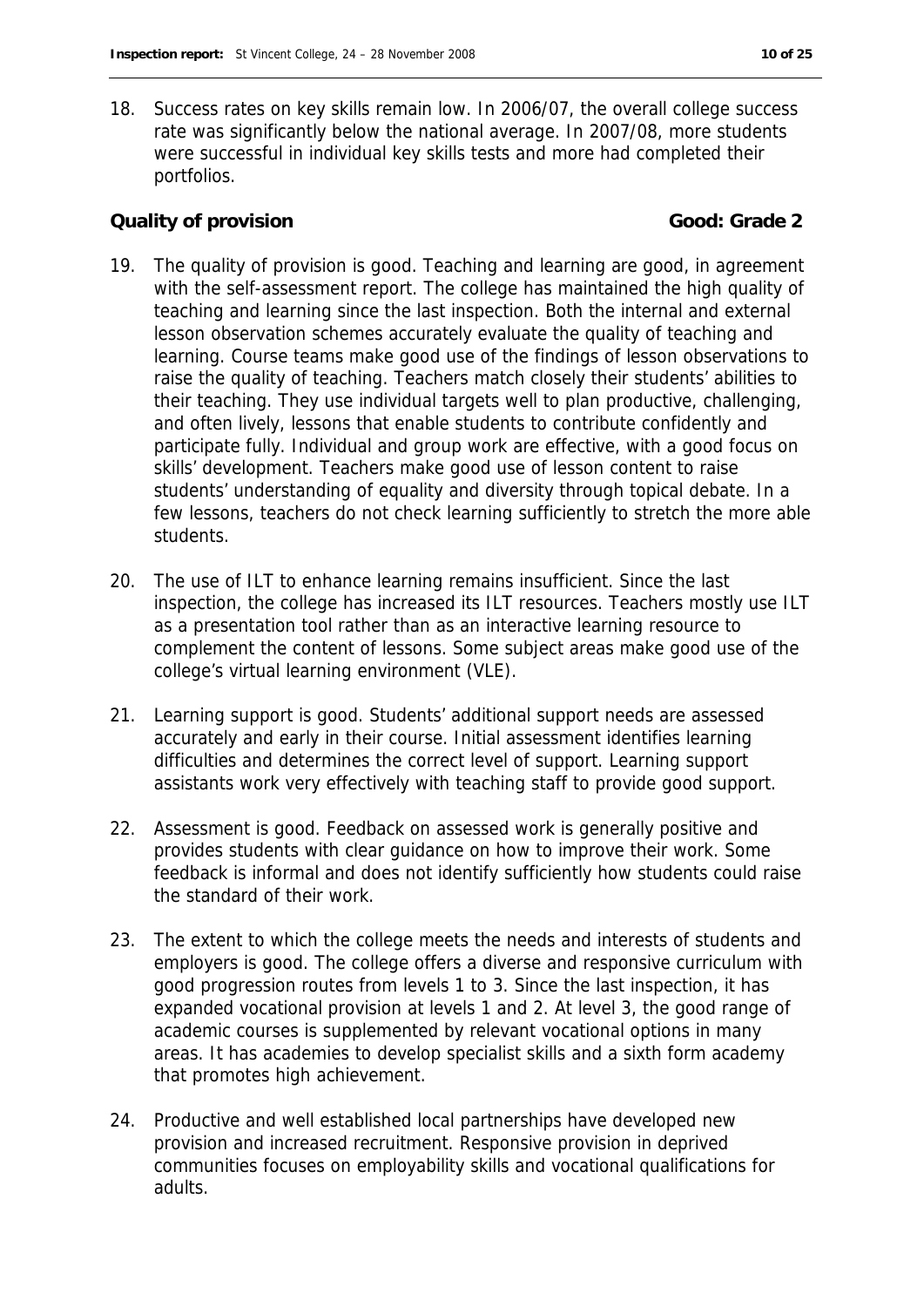- 25. Students take advantage of the excellent curriculum and cross-college enrichment opportunities that enable them to make a positive contribution to the Gosport community. Participation in enrichment is high. The student council actively promotes fundraising and social events. The college recognises that it could provide more work experience and placement opportunities to students.
- 26. Guidance and support are good. Students benefit from comprehensive welfare services as well as referral to specialist agencies for wider support. Events for prospective students ensure that they make well informed choices and complement the good induction that enables students to settle quickly into their studies.
- 27. Tutorial support is good. Good individual support enables students to achieve their potential. A team of specialist tutors provides comprehensive tutorial support that monitors and shares students' targets for attendance, punctuality and progress. Teachers, tutors and parents/carers value highly the prompt referral process that raises concerns in relation to individual targets. The group tutorial programme includes good content that promotes students' health, safety and personal development through the Every Child Matters themes, general studies or key skills.
- 28. Careers guidance is good and helps to raise students' aspirations. Support for students applying to higher education is very good. Regular and well attended events take place for students progressing to employment.

#### Leadership and management **Cool**: Grade 2

#### **Contributory grade:**

#### Equality of opportunity Equality of opportunity

- 29. Leadership and management are good. The principal has provided strong and dynamic leadership during a period of much uncertainty in which the college faced a possible merger and a weakened financial position. Senior management successfully resolved the financial deficit through timely and decisive action that has maintained the quality of provision, although the financial position of the college remains fragile. The principal, senior managers and governors have adhered strongly to the college's purpose of providing education and training to students of all ages and abilities. Good management has contributed to sustained improvements in students' achievement since the last inspection.
- 30. Curriculum management is good. Following recent changes to the management structure, communication and accountability have improved substantially. The management information system provides accurate, accessible and well used data that have been used effectively to improve performance at all levels.
- 31. Quality assurance is good. The self-assessment process is comprehensive, involving all staff and making good use of the student involvement strategy. The self-assessment report contains much evaluative detail and is broadly accurate. Thorough lesson observations and internal and external quality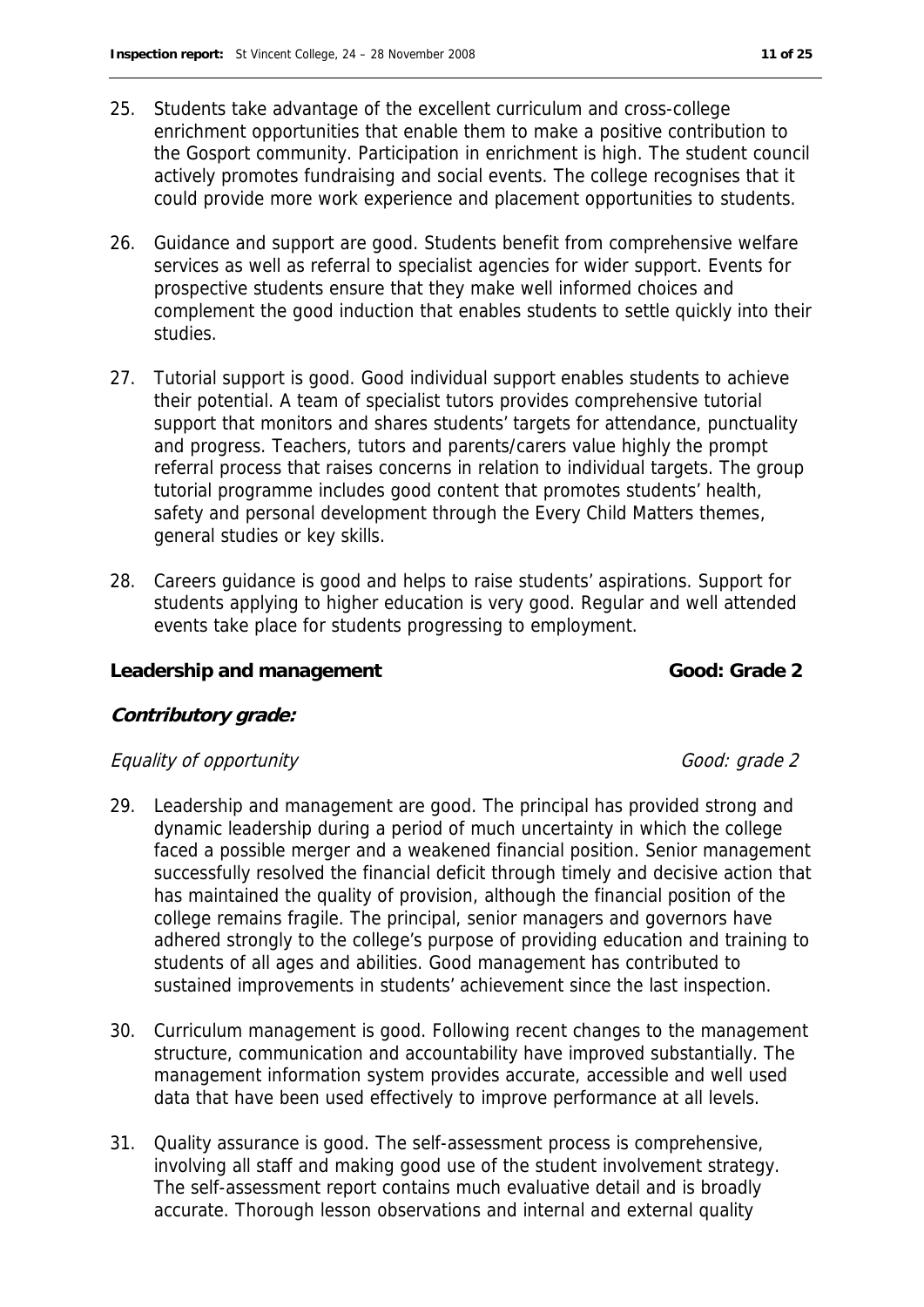reviews, linked to the annual assessment of staff performance, result in clear action plans that identify good practice and areas for improvement. The sharing of good practice forms a regular part of course team meetings. However, the implementation and monitoring of improvement actions varies considerably at course team level.

- 32. The promotion of equality of opportunity is good. The college plays an important role in raising educational aspirations and participation in further education in the local community. Demonstrating its commitment to widen participation, the college enjoys strong and productive links with local schools, the 14-19 consortium, support agencies and employers. Improved marketing and high profile activities have resulted in an increase in the number of applications from more able students whilst still recruiting young people who might not normally participate in further education.
- 33. The college meets the statutory requirements of the Race Relations (Amendment) Act 2000, the Disability Discrimination Act 2005 (DDA) and the Equality Act 2006. It provides a safe and welcoming environment in which to study. Appropriate safeguarding procedures are in place for the protection of children and vulnerable adults, and all staff and governors have received relevant training. The introduction, in June 2008, of a comprehensive single equality scheme identifies clearly how the college embraces its duty to promote equality both in the classroom and as an employer. The promotion of equality in lessons is good.
- 34. The college analyses closely the success rates of students by different groups. The proportion of students from minority ethnic groups is slightly above the local representation. Through its 'challenge to succeed' programme, the college has been particularly successful in raising the success rates of boys on level 3 courses from below the overall college average in 2006/07 to just above in 2007/08, especially on AS-level courses. At the same time, it has increased the higher grade achievement of girls at level 3.
- 35. Governance is satisfactory. The well informed governors are strongly supportive of the college and participate fully in its quality improvement processes. However, the college acknowledges that an exceptional number of vacancies in the governing body reduces its expertise.
- 36. The quality of accommodation and resources is good. Teachers are suitably qualified. Staff development is good with clear links to appraisal and quality reviews. Financial management is satisfactory. The college provides satisfactory value for money.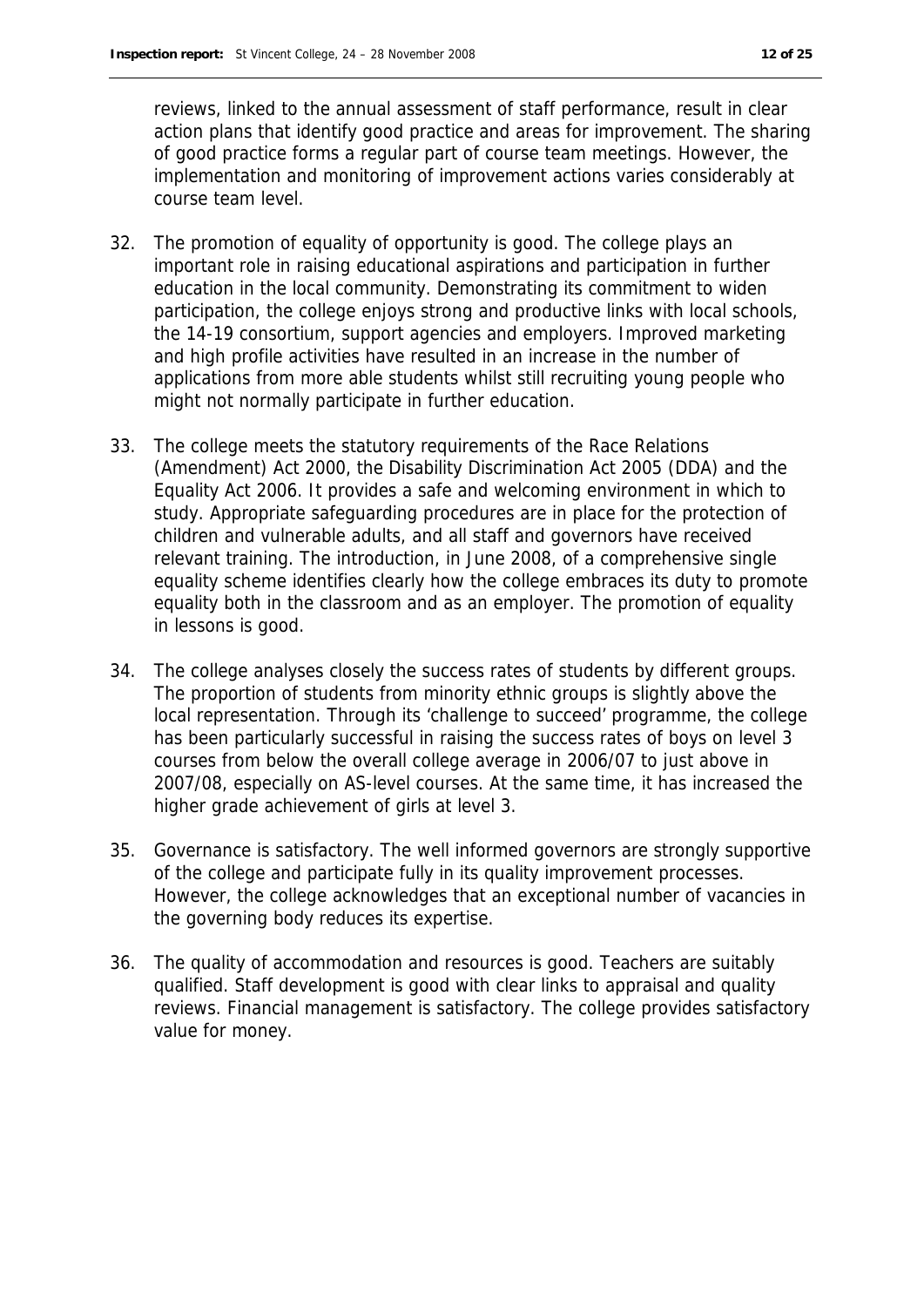#### **Sector subject areas**

#### **Health, public services and care Satisfactory: Grade 3**

#### **Context**

37. The college offers full-time courses, mainly for students aged 16 to 18, in health and social care at levels 1 to 3 and in childcare and public services at levels 2 and 3. Sixteen students study on courses at level 1, 62 at level 2 and 85 at level 3. Most health, care and childcare students are female and most public services students are male. Forty-three students follow the NVQ in children's care, learning and development at level 2 and 38 at level 3. Ten students take the NVQ in care at level 2 and 16 at level 3. Fifty-seven students take counselling courses. Twelve students are on the level 1 Council for Awards in Children's Care and Education (CACHE) course, delivered in a local community centre.

#### **Strengths**

- high pass rates on the first diploma in public services and on the NVQ in children's care, learning and development
- good teaching to develop work-based skills
- very good range of provision to meet the needs of employers and the community.

#### **Areas for improvement**

- low retention rates in health and social care
- insufficient ILT resources on childcare courses.

#### **Achievement and standards**

- 38. Achievement and standards are satisfactory. Overall success rates are satisfactory on most courses. Pass rates are high on the first diploma in public services and NVQs in children's care, learning and development, exceeding the high national averages by more than five percentage points on most courses. Students on the national diploma in public services make much better progress than would be expected from their GCSE results. Retention rates are low in health and social care, with some courses at least 10 percentage points lower than the national average.
- 39. The standard of students' work is satisfactory. Students develop good workbased skills. In public services, they apply their team working skills well to the design of obstacle courses. They supervise other students carefully, especially those with learning difficulties and/or disabilities, as they try out the courses. Attendance is good, particularly on public services courses. Students arrive punctually, behave well and enjoy their lessons.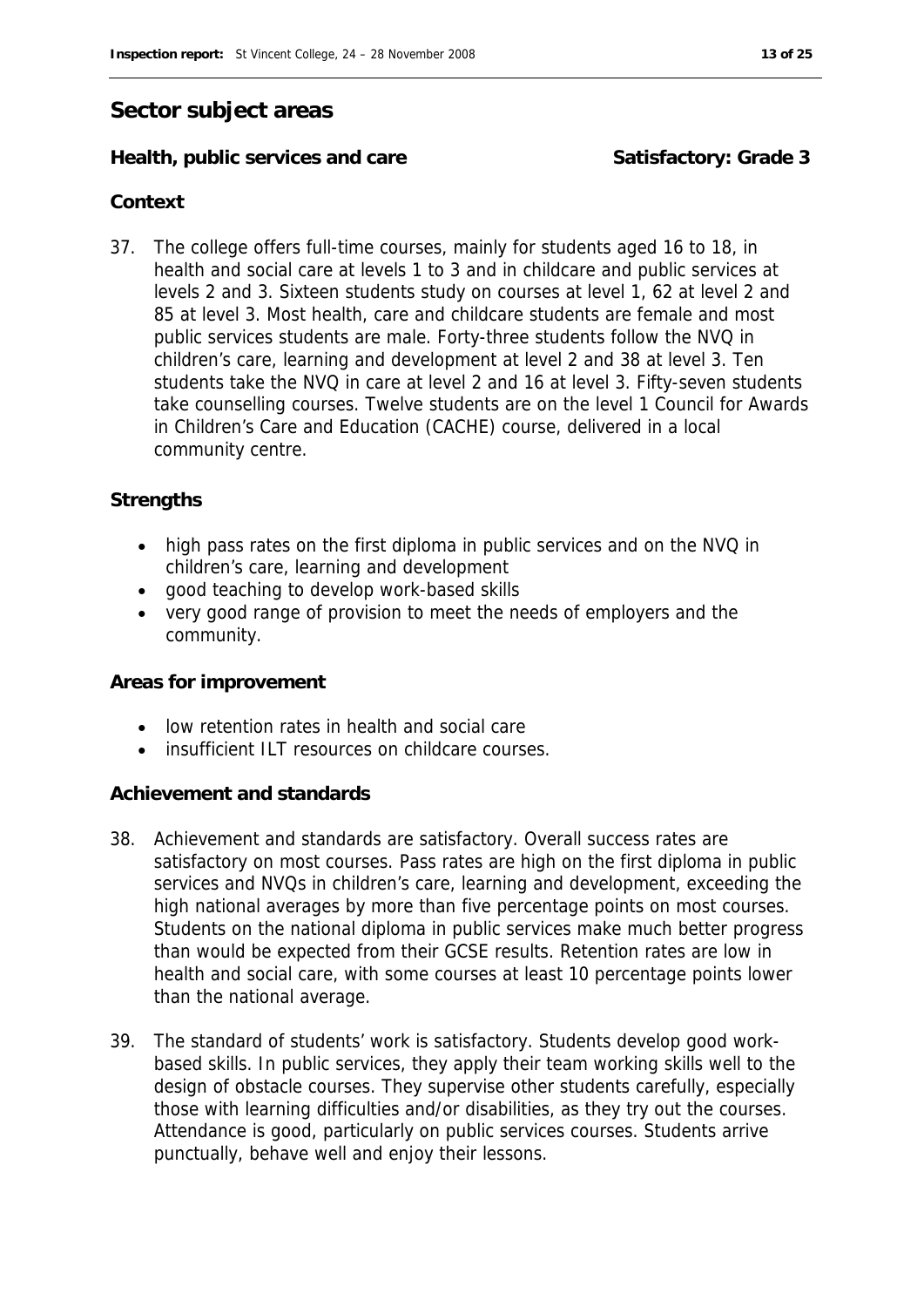#### **Quality of provision**

- 40. Teaching and learning are good. Students benefit from well planned lessons that contain a variety of activities, use thought-provoking materials and relate learning to current vocational practice. They develop a good awareness of equality and diversity in lessons and participate confidently in topical debates. Childcare students demonstrate much sensitivity to the language used to describe children with learning disabilities. Assessment is good. Teachers regularly check students' understanding in lessons. Students receive useful feedback on their assignments. ILT resources on childcare courses are insufficient. None of the classrooms contain interactive whiteboards. Childcare students are unable to gain the skills they need to use this equipment in their school placements.
- 41. The extent to which programmes and activities meet the needs and interests of students is good. The range of courses for employers is very good. Employed NVQ care students benefit from the particularly flexible arrangements that enable assessment to take place in accordance with shift working. The college has established part-time courses in community centres in childcare and care that have enabled students to progress well into employment or to higher courses.
- 42. Guidance and support are satisfactory. Students benefit from regular tutorial support that monitors their progress effectively. Adult students on courses in the community receive good guidance before they start childcare and care courses.

#### **Leadership and management**

43. Leadership and management are satisfactory. Following the management reorganisation, curriculum managers have implemented effective actions to raise standards. The overall self-assessment report is broadly accurate and makes effective use of the evaluative course level reports. The quality improvement plan contains detailed actions that have led to improvements in provision. Managers monitor underperforming courses closely. Lesson observations accurately identify key developmental priorities. The promotion of equality and diversity is good.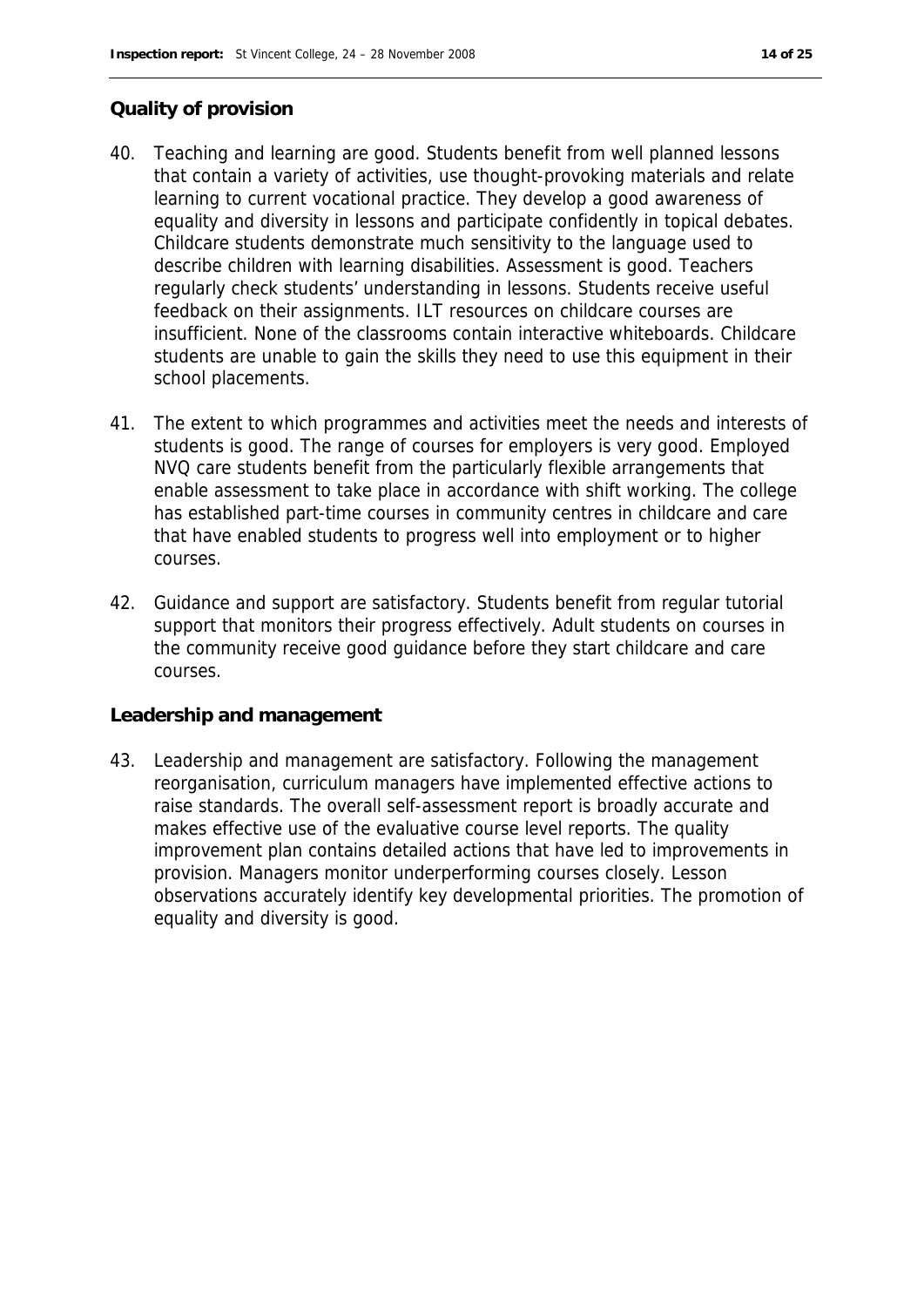#### Science and mathematics **Science and mathematics** Satisfactory: Grade 3

#### **Context**

44. The college offers AS and A-level courses in psychology, biology, chemistry, physics, mathematics and applied science as well as GCSEs in mathematics and biology. Just over 530 students aged 16 to 18 attend as full-time students during the day and 125 adults follow courses in GCSE mathematics, biology or AS psychology, mainly in the evening.

#### **Strengths**

- high success rates in AS and A-level chemistry and physics
- high standard of students' written and practical work
- good support for students.

#### **Areas for improvement**

- low achievement on AS psychology and mathematics
- low achievement of high grades on GCSE mathematics
- insufficient monitoring of the progress of improvement action plans.

#### **Achievement and standards**

- 45. Achievement and standards are satisfactory. Success rates are high on AS and A-level chemistry and physics. On AS and A-level courses retention rates have improved over the last three years and are mostly above the high national averages. Success rates on A-level courses are high and students achieve the grades that would be expected from their GCSE results. Pass rates on AS mathematics and psychology courses with the highest proportion of students have declined and are very low. On these courses students do less well than would be expected from their GCSE results. The achievement of high grades on GCSE mathematics is low. Many adults take this course, and whilst the pass rates are better than for younger students, the retention rate is poor.
- 46. The standard of students' written and practical work is high. Students present work neatly and most are confident in their use of scientific terminology. Students in A-level mathematics are fluent in their use of numerical calculations and algebraic manipulations. In practical lessons, students work safely and methodically, acquiring good laboratory skills. Attendance is satisfactory and punctuality is generally good.

#### **Quality of provision**

47. Teaching and learning are satisfactory. Lessons are generally well planned and include a good range of learning activities. In the better lessons, teachers provide challenge and time for students to work through ideas for themselves as they solve problems. In many lessons, the use of questioning insufficiently challenges students to explain their understanding of concepts and processes.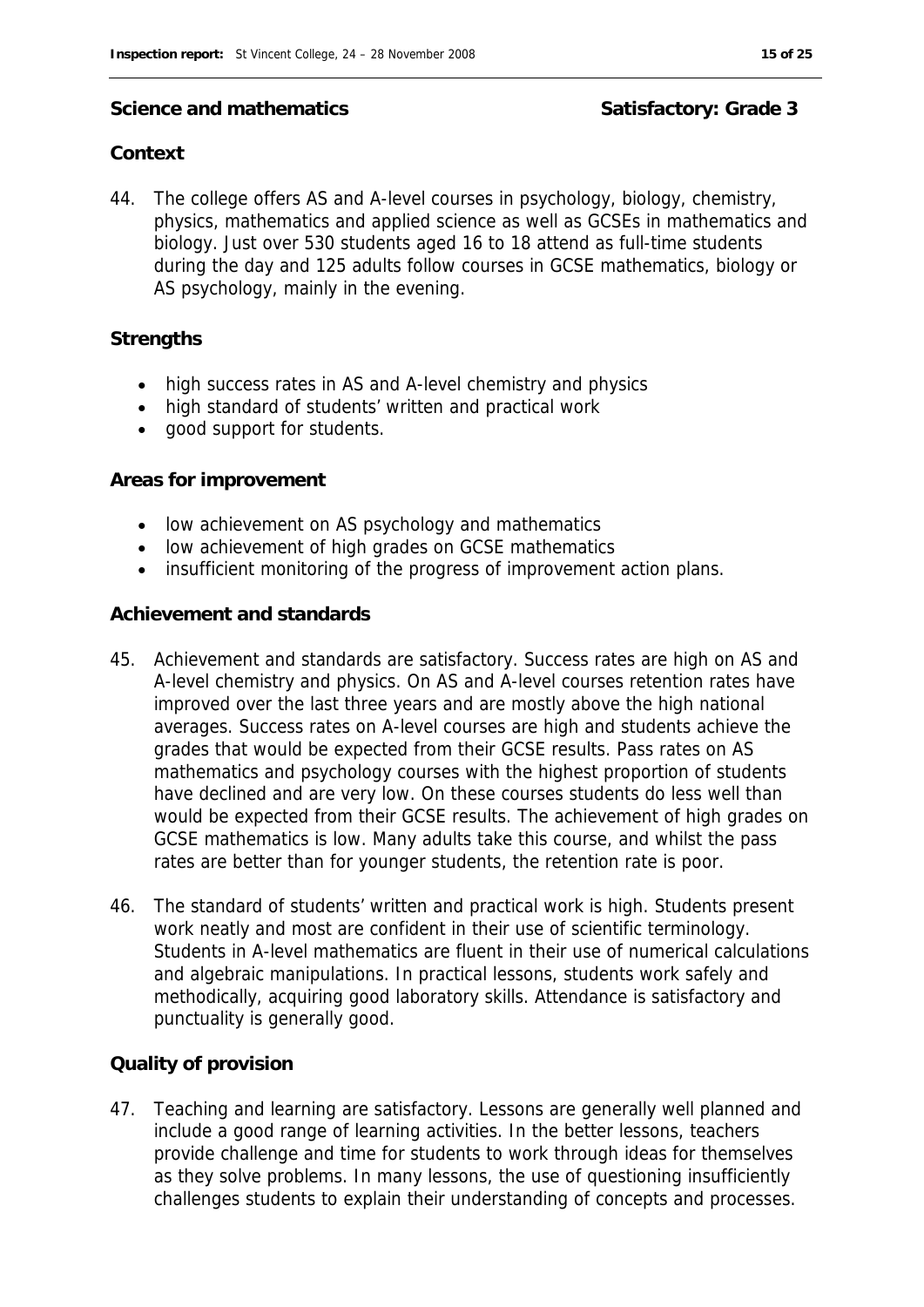Classrooms and laboratories are well equipped and provide a safe and inviting place in which to learn. Whilst teachers use data projectors and students have increasing access to online learning materials, often these are only used to present information rather than to enhance learning.

- 48. The assessment and monitoring of students' progress are satisfactory. Teachers mark work accurately and thoroughly and provide detailed and encouraging feedback to help students to improve. Teachers monitor insufficiently students' completion of homework tasks.
- 49. The extent to which programmes and activities meet the needs and interests of students is good. The college has recently introduced an applied science double award course for advanced level students wanting a combined and more vocational option. Adult students benefit from good availability of GCSE mathematics lessons, during the day and evening and in a local community school.
- 50. Guidance and support are good. Teachers monitor students' progress closely through tutorials. Through the use of an online system, all teachers share students' progress reviews and attendance records. The use of target grades to monitor students' progress varies considerably across subjects.

**Leadership and management**

51. Leadership and management are satisfactory. Curriculum managers conduct a good and accurate analysis of the performance trends of each course, including results by gender, and value-added data. The self-assessment report is largely accurate. However, it fails to identify strengths and areas for improvement in teaching and learning, making it difficult to share good practice. Action plans contain much detail but the monitoring of progress is insufficient. The quality of individual course reviews varies considerably between subjects. The promotion of equality of opportunity is good.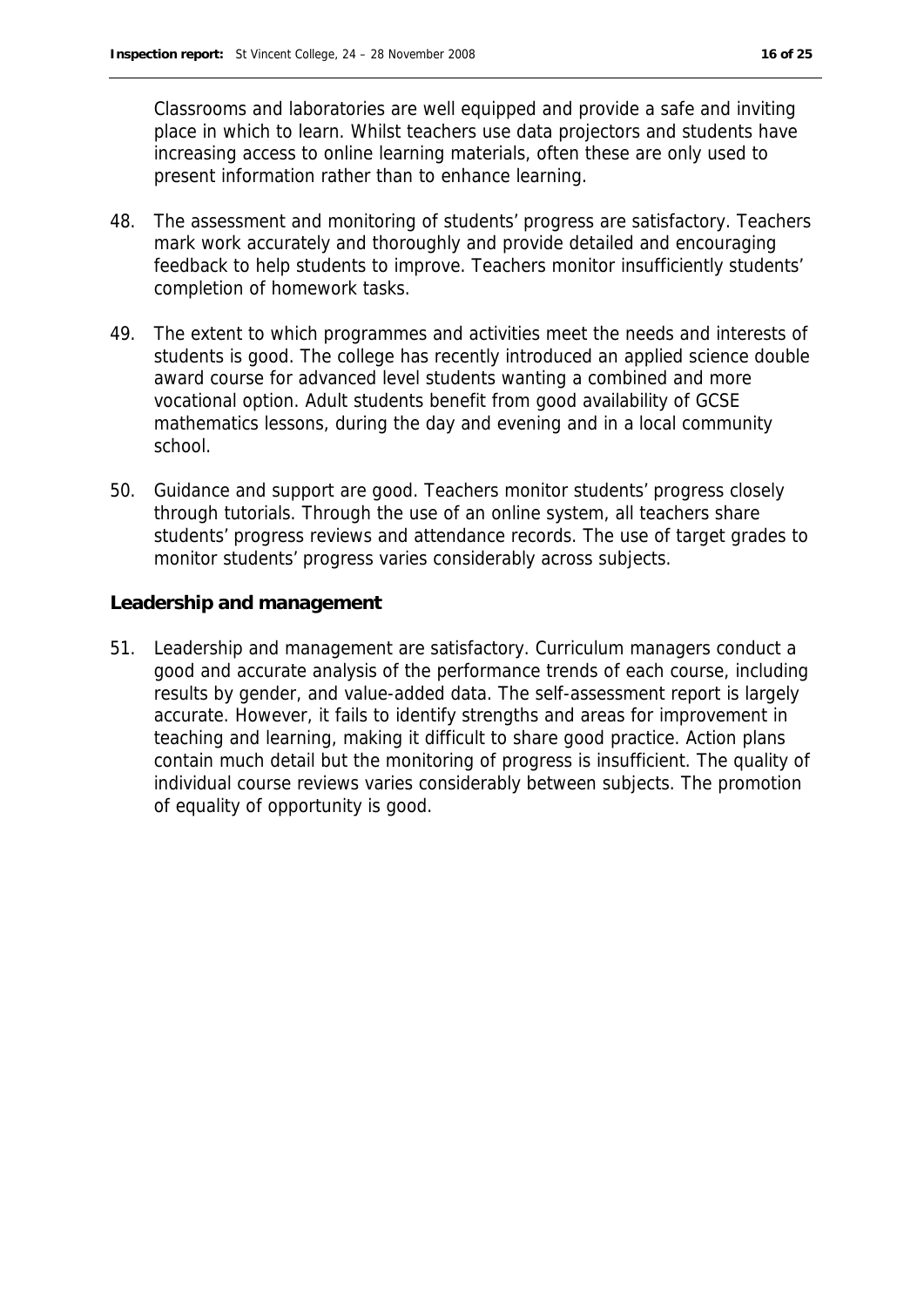#### **Sport and travel Good: Grade 2**

### **Context**

52. The college offers courses in leisure, sport, travel and tourism with progression routes for students from levels 1 to 3. Just over 140 students take full-time courses, mostly at level 3, and about 130 follow part-time courses. About twothirds of students are male. A further 93 students take courses through the sports academy. Most students are aged 16 to 18.

#### **Strengths**

- good achievement of high grades on most vocational courses
- good development of practical skills
- good teaching of coaching and practical skills
- good support for students
- strong curriculum management to enhance the student experience.

#### **Areas for improvement**

- low achievement of high grades on AS and A-level physical education
- insufficient challenge in some AS and A-level theory lessons to meet the needs of more able students.

#### **Achievement and standards**

- 53. Achievement and standards are good. The achievement of high grades on most vocational courses is good. High grade achievement on the first diploma and national certificate in sport is significantly higher than the national average, with students making better progress than would be expected from their GCSE results. Success rates are high on additional coaching courses and sports awards. Success rates on most other full-time courses are around the national average. Over the last three years, the achievement of high grades on AS and A-level physical education has been low.
- 54. Students develop good practical skills with many of the sports academy students competing at local, county and national events. Progression from level 2 to 3 is high as is the proportion of students who progress to higher education. The standard of students' written work is high. They develop good leadership skills through the confident coaching and instruction of local junior school children in swimming skills. Effective monitoring of students' progress has significantly improved attendance and punctuality.

#### **Quality of provision**

55. Teaching and learning are good. The teaching of coaching and practical skills is good. Teachers plan lessons well and link the learning to practical assignments. Group work is particularly effective and contributes to students' enjoyment of their lessons. They are keen to contribute in lessons and share well their knowledge of, for example, the impact of the different food groups on the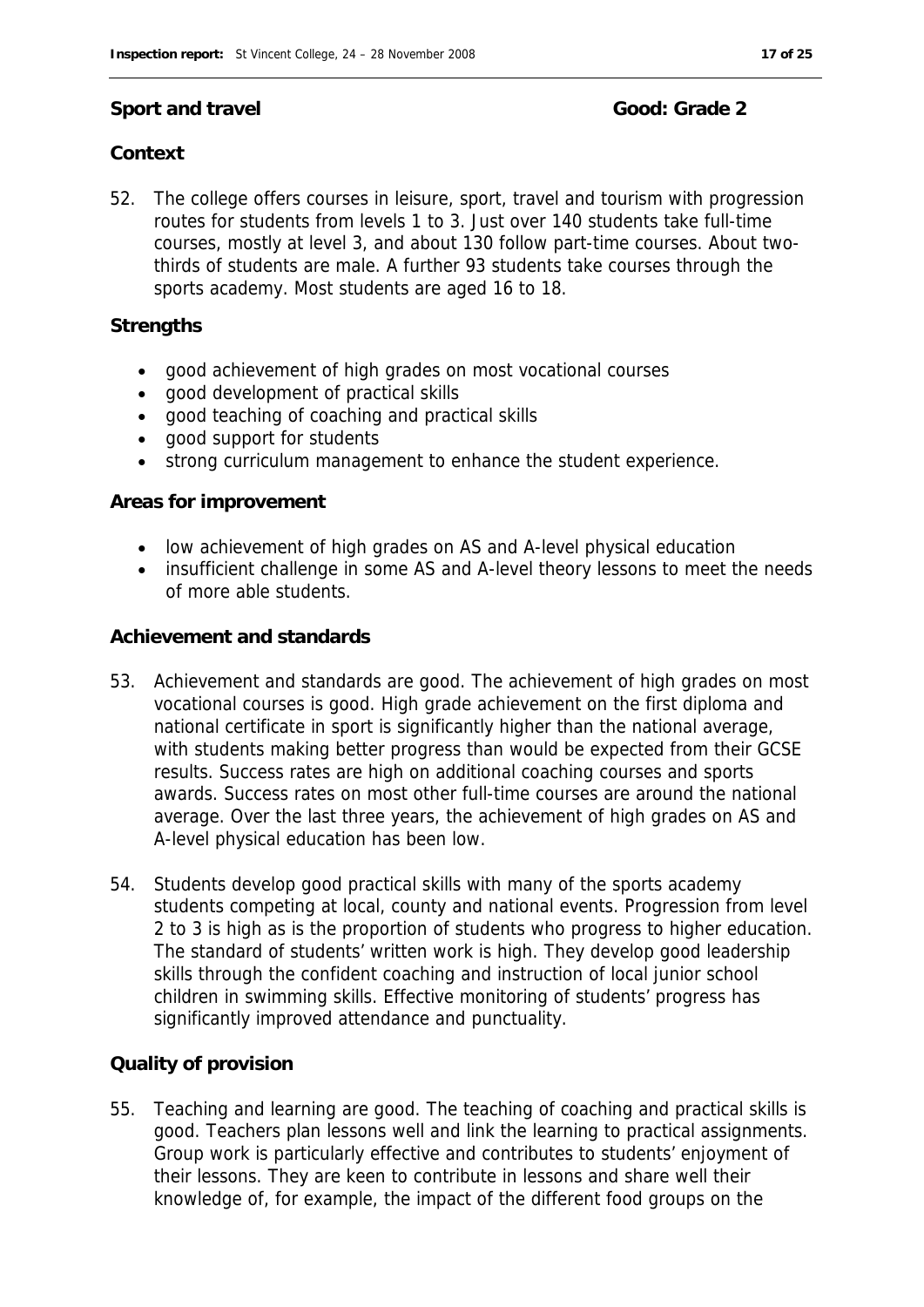body's performance or which muscle groups are affected by warm up activities. In some AS and A-level theory lessons, teachers do not always challenge the more able through the use of extension activities. In most lessons, students make good use of their independent learning skills.

- 56. Assessment and the monitoring of students' progress are good. Constructive feedback helps students to improve their work. Good initial assessment identifies literacy and numeracy needs well. Learning support is good and enables students with learning difficulties and/or disabilities to participate in lessons.
- 57. The extent to which programmes and activities meet the needs and interests of most students is good. Curriculum enrichment is very good. Many students make a positive contribution to the community through coaching, refereeing and being lifeguards. The range of courses and sporting opportunities is good. Students' practical skills are enhanced as a result of the very good partnerships between the college, local schools, employers and the local community.
- 58. Support for students is good. Teachers and personal tutors contribute strongly to students' success through the careful monitoring of their progress against targets. Students enjoy the good tutorial programme that promotes their health and well-being.

**Leadership and management**

59. Leadership and management are good. Strong curriculum management has enhanced the student experience. Successful actions have already raised students' performance. Course reviews are comprehensive and contribute well to the accurate self-assessment report. The availability and use of data are good. Quality assurance of teaching and learning is effective. The promotion of equality of opportunity is good. Teachers make good links between sport, travel and diversity to foster students' better understanding of equality.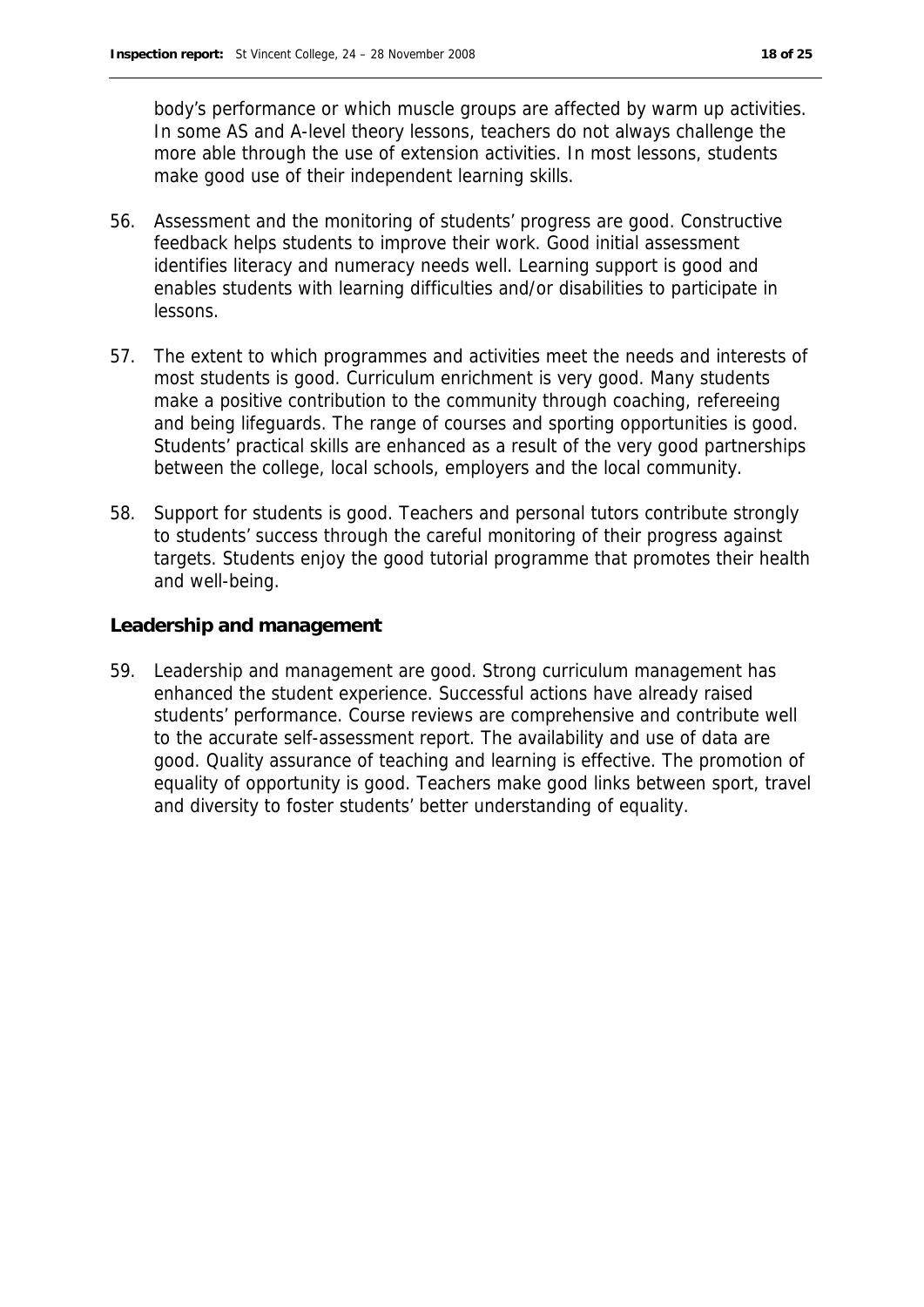#### **Arts and media Good: Grade 2**

### **Context**

60. The college offers arts and media courses to 695 students, mostly at level 3. Of these, 315 follow art and design courses, 205 study media and 175 take performing arts courses. Most students are aged 16 to 18. Eighty-nine students complement their AS or A-level study with a vocational national certificate.

#### **Strengths**

- high success rates on AS-level communication studies, film studies, music technology and A-level art and design and music technology
- high success rates on most vocational programmes
- high standard of students' work in performing arts and textiles
- good teaching to stimulate students' creativity
- very wide range of enrichment activities to develop students' creativity
- good leadership by curriculum managers to raise success rates.

#### **Areas for improvement**

- low success rates in AS media studies and music
- insufficient ILT to enrich learning
- insufficient feedback to students on some assessed work.

#### **Achievement and standards**

- 61. Achievement and standards are good. Over the last three years, success rates have been consistently high on AS communication studies, film studies and music technology and on A-level art and design and music technology. Success rates are high on most vocational courses and demonstrate sustained improvement. Most students start their studies with substantially lower than average GCSE achievement. Progress is good on level 2 courses and very good in dance and textiles where most students achieve better than expected from their GCSE results. Success rates in AS-level media studies and music are low.
- 62. The standard of students' work is high. Students in performing arts perform with confidence and creativity, producing very good ensemble work. Students produce imaginative and experimental work in textiles. Punctuality is very good.

#### **Quality of provision**

63. Teaching and learning are good. Teaching is good and stimulates students' creativity. Students work purposefully and enjoy their lessons. They contribute ideas freely and respond well to teachers' direct questioning. Teachers encourage students strongly to strive for high standards. In the best lessons, students work on imaginative projects to produce training videos in media or to reinterpret dance sequences from the last century. Students display high levels of responsibility in performing arts lessons and make good progress. Teaching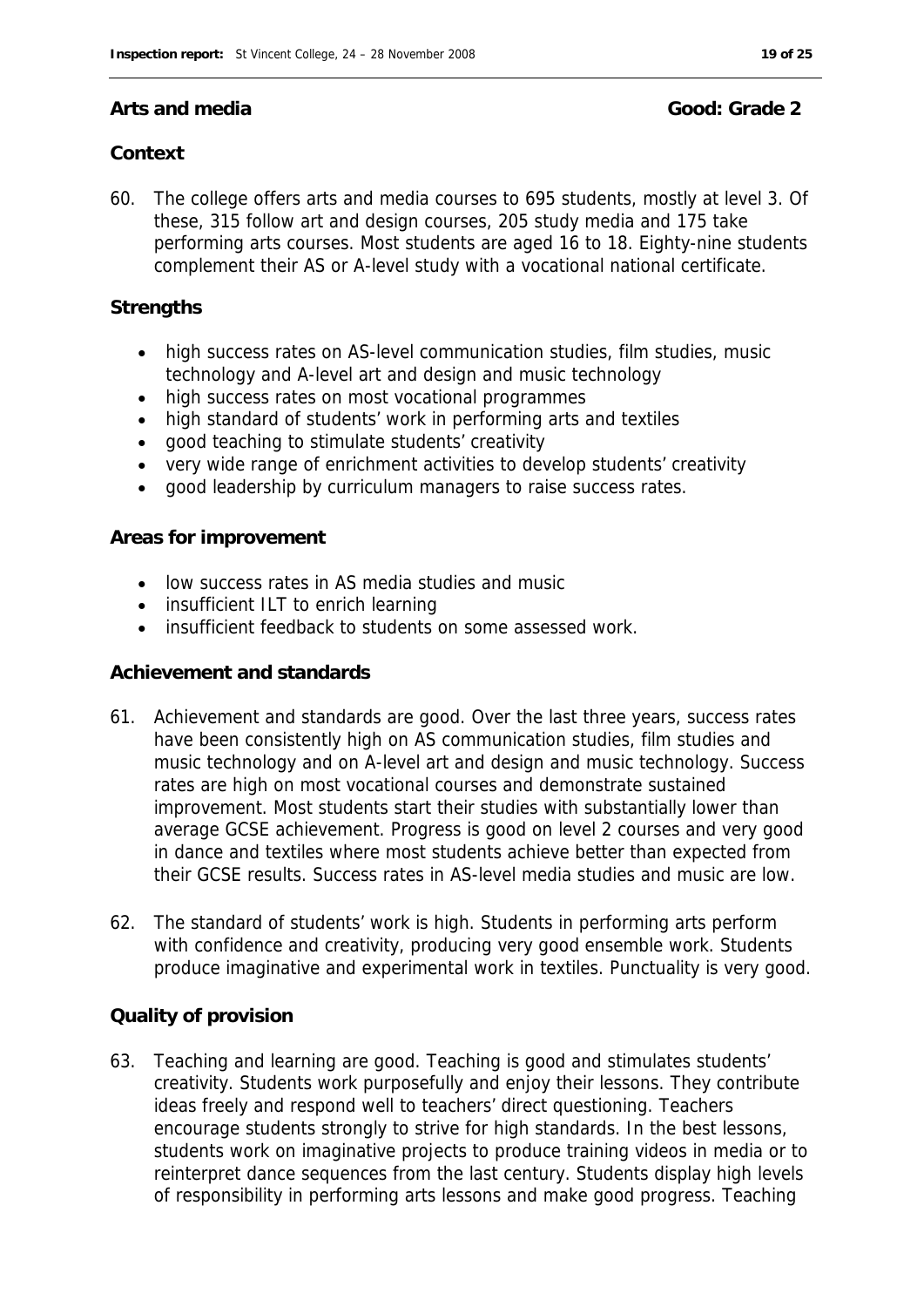makes insufficient use of ILT to enrich learning. Few classrooms have data projectors, restricting students' access to valuable internet resources.

- 64. Assessment and monitoring of students' progress are generally satisfactory. However, students receive insufficient feedback on some assessed work. Some feedback provides little guidance on how the student can improve. In some cases, students receive verbal rather than written feedback. Some assessment decisions in media are too generous.
- 65. The extent to which programmes and activities meet the needs and interests of students is good. Students develop their creativity through a very wide range of enrichment activities across all subjects. Performing arts and dance students teach sessions in a school as part of a youth dance project and music students perform live regularly. They benefit from many cultural visits. Students make very good use of rehearsal time and access to art studios outside of lessons.
- 66. Guidance and support are good and help students develop their confidence and study skills. Teachers provide good academic support. Tutorial support on fulltime level 2 courses helps students develop good target-setting and interpersonal skills.

**Leadership and management**

67. Leadership and management are good. Good leadership by curriculum managers has raised success rates. Curriculum managers' self-assessment reports are largely accurate and contain comprehensive action plans. Managers have identified reasons for poor performance on specific courses and have taken successful action to bring about improvements. Course reviews in art and design analyse performance data well but in media the analysis and action planning is less developed. The promotion of equality and diversity through the curriculum is satisfactory. At departmental level, it is insufficiently co-ordinated, with little analysis of student performance by different groups.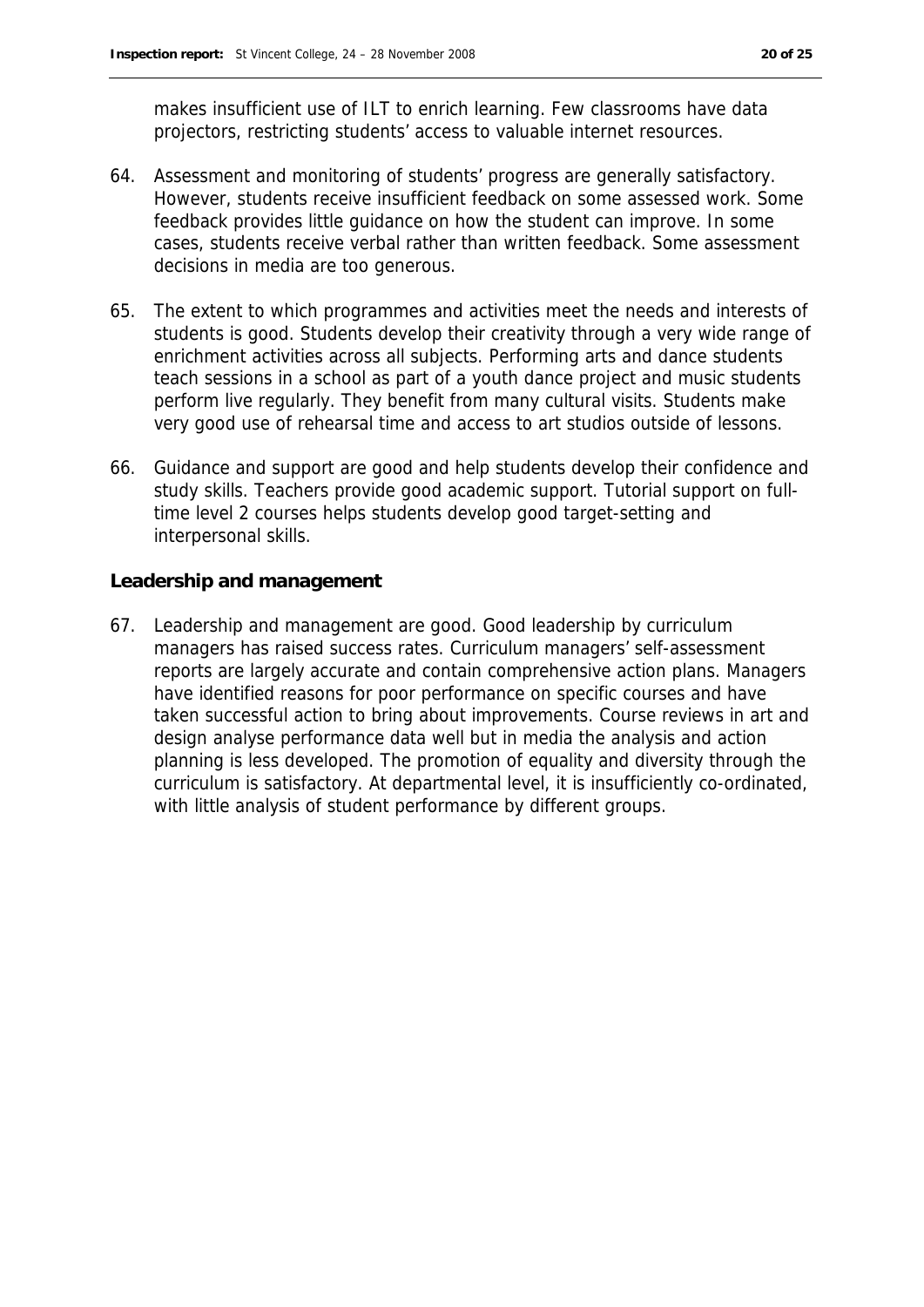#### Languages, literature and culture **Good:** Good: Grade 2

#### **Context**

68. The college offers AS-level and A-level courses in English language, English literature, English language and literature and in French, German and Spanish. GCSE Japanese and NVQ Spanish courses are also available for students aged 16 to 18. It offers GCSE English for students of all ages. The college provides part-time language courses for adults. At the time of inspection, 229 students had enrolled on English and 62 on language courses.

#### **Strengths**

- high success rates on A-level English language and GCSE English
- much good teaching to engage and challenge students
- good curriculum support for students
- good curriculum management to improve success rates.

#### **Areas for improvement**

- low success rates on AS English language and literature and A-level English literature
- insufficient development of AS-level students' independent study skills
- insufficient use of ILT to enhance teaching and learning.

#### **Achievement and standards**

- 69. Achievement and standards are good. Success rates have been high on A-level English language and GCSE English over the past three years and for the small number of students following AS Spanish, A-level German and GCSE Japanese. Students on A-level English language and German achieve significantly higher grades than expected from their GCSE results. Retention rates on AS language courses are good. Success rates in 2008 were low for AS English language and literature and A-level English literature.
- 70. Students enjoy their lessons, gain in confidence and make good progress. In English lessons, most express their own opinions and ideas well and, at advanced level, demonstrate good analytical skills and a grasp of complex concepts. In language lessons, students demonstrate good understanding of the taught language and relevant grammar. Teachers make effective use of absence tracking processes and attendance has improved.

#### **Quality of provision**

71. Teaching and learning are good. Much teaching is engaging and challenges students with a variety of stimulating activities. Teachers display good subject knowledge. They structure lessons to ensure the learning responds to the different needs of students. They elicit students' own ideas and opinions through skilful questioning and in-depth discussion. In language lessons,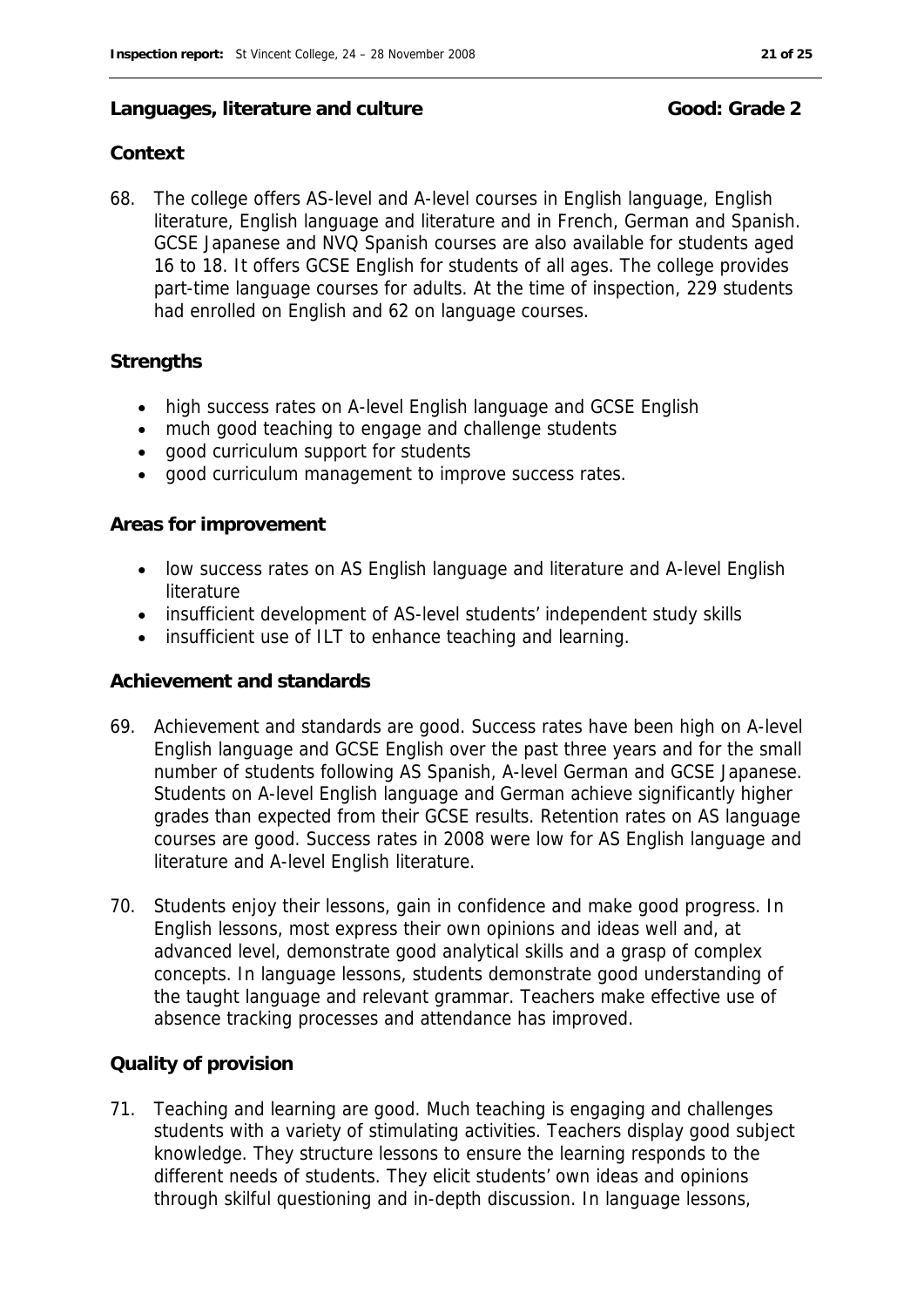teachers make good use of the spoken language as a model for learning. Some students, however, use English too frequently in group or pair work. Students participate actively and enthusiastically in lessons and enjoy a good rapport with teachers. Assessment of students' written work is detailed and provides formative feedback to help them improve.

- 72. Many students on AS courses have not developed their independent study skills sufficiently. They do not take full advantage of learning and curriculum support or sufficient responsibility for their own learning. Many teachers use ILT insufficiently to enhance teaching and learning and do not make sufficient innovative use of available technology.
- 73. The extent to which programmes and activities meet the needs and interests of students is good. Curriculum enrichment is good and includes subject workshops, innovative examination preparation, cultural visits and clubs. Adult students benefit from courses designed to meet their language needs both at the college and in community venues.
- 74. Support is good. Students benefit from good curriculum support, including extensive individual support in lessons and good access to support materials on the college's virtual learning environment. Highly relevant tutorial activities help students remain safe and healthy and good careers advice prepares them for higher education or future employment.

**Leadership and management**

75. Leadership and management are good. Good curriculum management has improved success rates. Since the last inspection, many retention rates have improved, as have pass rates in GCSE English. Communication is very effective. Meetings focus strongly on teaching and learning, quality improvement and student support. The curriculum self-assessment reports accurately identify key strengths and areas for improvement. The promotion of equality and diversity is good and features strongly in the planning of courses and lessons.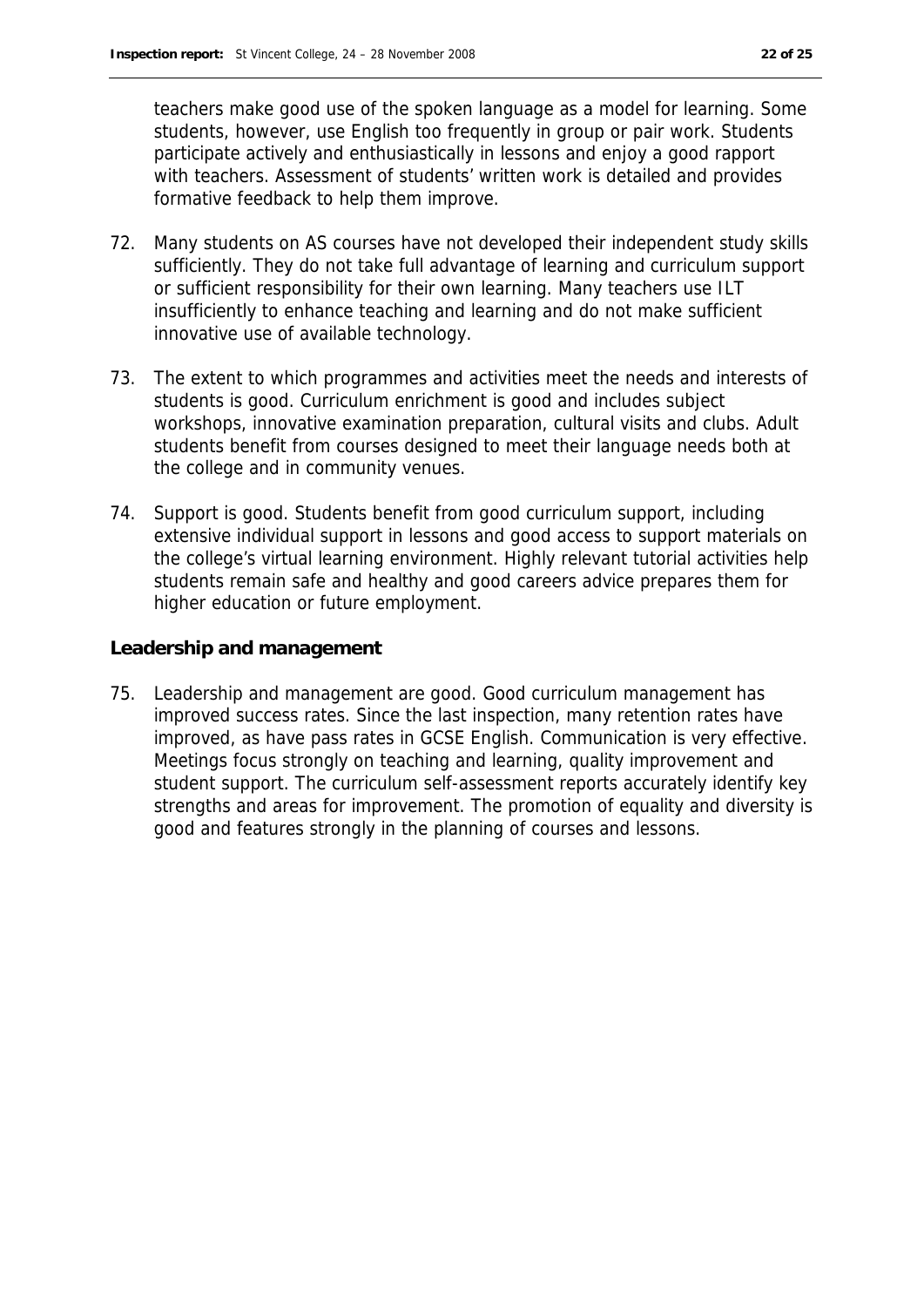## **Learners' achievement**

#### **Table 1**

Success rates on mainstream level 1 qualifications, by qualification type, expected end year and age, 2006 to 2008, compared with the national rates for colleges of a similar type.

| Notional          | Exp End  | $16 - 18$                      |                 |                  |          | $19+$                   |                 |                  |          |
|-------------------|----------|--------------------------------|-----------------|------------------|----------|-------------------------|-----------------|------------------|----------|
| Level             | Year     | Starts $-$<br><b>Transfers</b> | College<br>Rate | National<br>Rate | Diff     | Starts $-$<br>Transfers | College<br>Rate | National<br>Rate | Diff     |
| 1 Long            | 05/06    | 474                            | 74              | 71               | 3        | 350                     | 54              | 57               | $-3$     |
|                   | 06/07    | 368                            | 64              | 73               | $-9$     | 398                     | 69              | 64               | 5        |
|                   | $07/08*$ | 244                            | 85              | N/A              |          | 330                     | 73              | N/A              |          |
| GNVQs             | 05/06    | 18                             | 56              | 78               | $-22$    | 1                       | 100             | $\cdots$         | $\cdots$ |
| and<br>precursors | 06/07    | 24                             | 46              | $\cdots$         | $\cdots$ | 3                       | 33              | $\cdots$         | $\cdots$ |
|                   | $07/08*$ | 16                             | 69              | N/A              |          | $\cdots$                | $\cdots$        | N/A              |          |
| <b>NVQs</b>       | 05/06    | 1                              | 100             | $\cdots$         | $\cdots$ | 14                      | 14              | $\cdots$         | $\cdots$ |
|                   | 06/07    |                                | $\Omega$        | $\cdots$         | $\cdots$ | 11                      | 27              | $\cdots$         | $\cdots$ |
|                   | $07/08*$ | 3                              | $\Omega$        | N/A              |          | 4                       | 25              | N/A              |          |
| Other             | 05/06    | 455                            | 74              | 71               | 3        | 335                     | 56              | 57               | $-1$     |
|                   | 06/07    | 343                            | 65              | 72               | $-7$     | 384                     | 70              | 64               | 6        |
|                   | $07/08*$ | 225                            | 87              | N/A              |          | 326                     | 74              | N/A              |          |

\* college data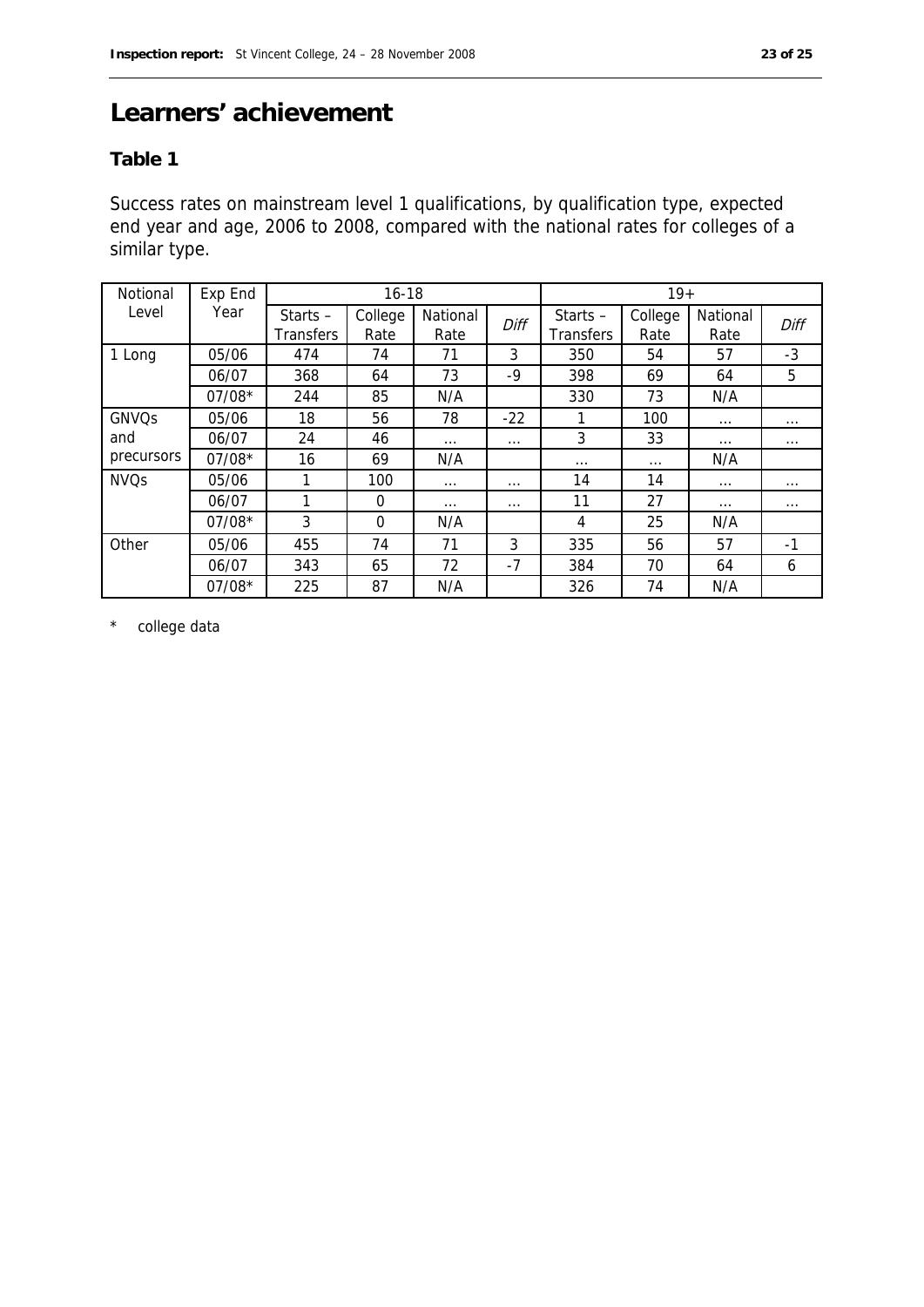#### **Table 2**

Success rates on mainstream level 2 qualifications, by qualification type, expected end year and age, 2006 to 20008, compared with the national rates for colleges of a similar type.

| Notional    | Exp End  | $16 - 18$                      |                 |                  |          | $19+$                          |                 |                  |                |
|-------------|----------|--------------------------------|-----------------|------------------|----------|--------------------------------|-----------------|------------------|----------------|
| Level       | Year     | Starts $-$<br><b>Transfers</b> | College<br>Rate | National<br>Rate | Diff     | Starts $-$<br><b>Transfers</b> | College<br>Rate | National<br>Rate | Diff           |
| 2 Long      | 05/06    | 764                            | 71              | 78               | $-7$     | 316                            | 65              | 65               | $\Omega$       |
|             | 06/07    | 755                            | 68              | 82               | $-14$    | 313                            | 58              | 65               | $-7$           |
|             | $07/08*$ | 382                            | 76              | N/A              |          | 288                            | 63              | N/A              |                |
| GCSEs       | 05/06    | 463                            | 76              | 82               | -6       | 137                            | 61              | 67               | -6             |
|             | 06/07    | 472                            | 71              | 83               | $-12$    | 117                            | 63              | 68               | $-5$           |
|             | $07/08*$ | 155                            | 83              | N/A              |          | 105                            | 57              | N/A              |                |
| GNVQs       | 05/06    | 65                             | 60              | 77               | $-17$    | 1                              | 0               | $\cdots$         | $\cdots$       |
| and         | 06/07    | 64                             | 56              | 78               | $-22$    | 3                              | 33              | $\cdots$         | $\cdots$       |
| precursors  | $07/08*$ | 48                             | 58              | N/A              |          | 11                             | 55              | N/A              |                |
| <b>NVQs</b> | 05/06    | 18                             | 72              | $\cdots$         | $\cdots$ | 94                             | 68              | 69               | $-1$           |
|             | 06/07    | 4                              | 75              | $\cdots$         | $\cdots$ | 121                            | 64              | $\ldots$         | $\cdots$       |
|             | $07/08*$ | 20                             | 50              | N/A              |          | 108                            | 75              | N/A              |                |
| Other       | 05/06    | 218                            | 64              | 70               | -6       | 84                             | 69              | 62               | $\overline{7}$ |
|             | 06/07    | 215                            | 64              | 79               | $-15$    | 72                             | 40              | 62               | $-22$          |
|             | $07/08*$ | 159                            | 78              | N/A              |          | 64                             | 53              | N/A              |                |

\* college data